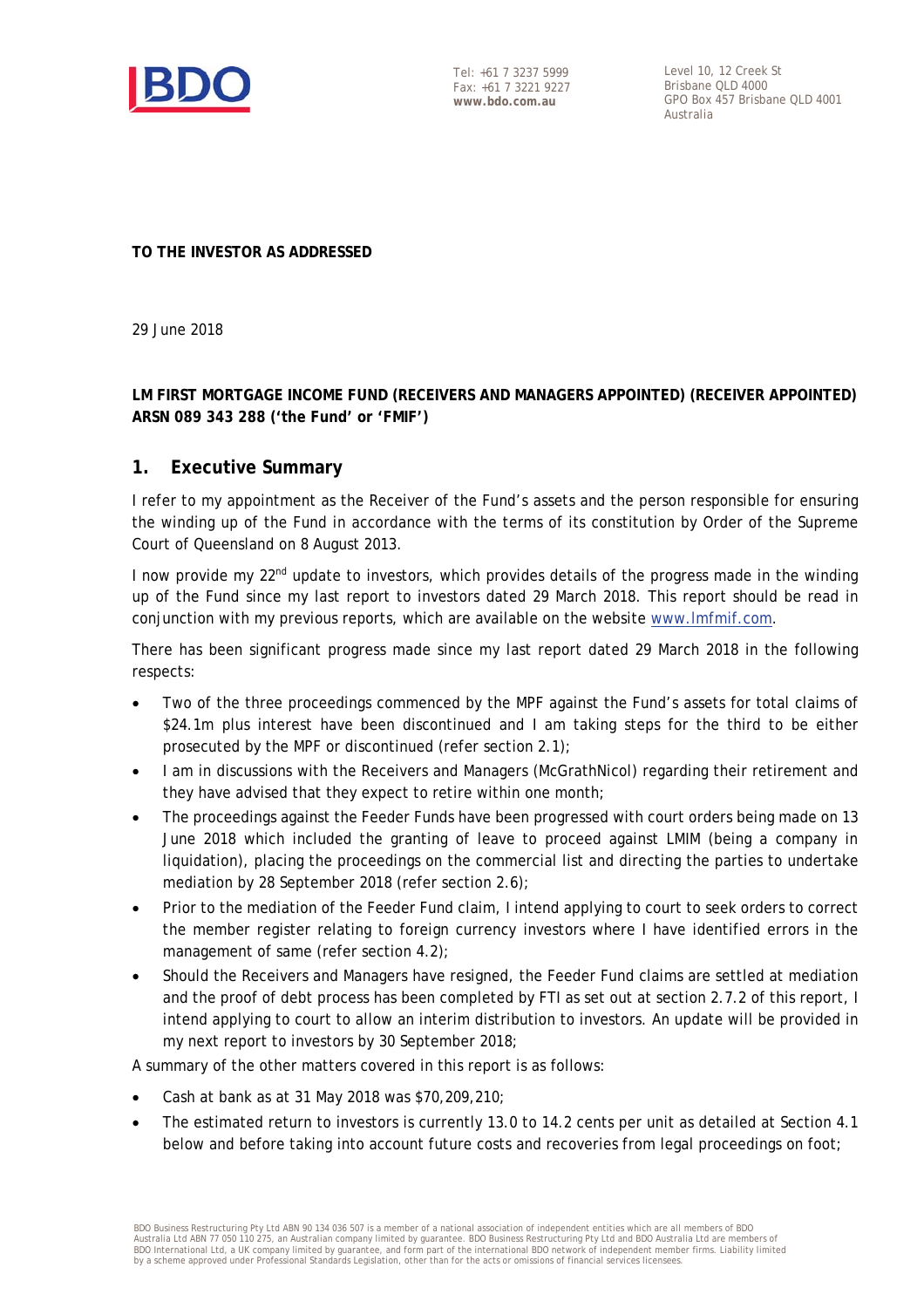

- The claim against the directors, LMIM and MPF for \$15.5M plus interest, has not settled and the matter is now being progressed towards a trial which is likely to be held in the first half of 2019 (refer section 2.3);
- Orders for progressing the claim against the former auditors were made by the Court on 29 May 2018. The effect of these orders was to set a timetable for further progressing the matter. Further details are provided in Section 2.4 below;
- Settlement of the Bellpac Liquidator's \$8M Bonds litigation has progressed however, the remaining condition precedent to settlement has been further extended to 31 August 2018. This is expected to realise \$6.3M for the benefit of investors (refer section 2.5).
- **2. Position of the Secured Creditor, the potential claim by KordaMentha, the trustee of the LM Managed Performance Fund ('MPF') and claims filed against the Fund**

#### **2.1 Proceedings by the Trustee of the MPF against LMIM and the Fund**

#### **2.1.1 Assigned Loans Claims**

I refer to my previous updates to investors in relation to these proceedings, in which the Trustee of the MPF (MPF) is the plaintiff, and the defendants are LMIM, and myself as Receiver of the property of the FMIF.

The relief claimed by the Trustee of the MPF in these proceedings included equitable compensation against LMIM and claims against the assets of the FMIF in the total sum of about \$24.1 million plus interest.

The MPF Trustee applied to the Court for directions as to whether it would be justified discontinuing the proceedings, and on 7 June 2018 the Court directed it would be. Notices of discontinuance have accordingly been filed in both proceedings.

#### **2.1.2 AIIS Loan Claim**

I refer to my previous updates to investors in relation to this proceeding in which the MPF is the plaintiff, and LMIM is the defendant.

The MPF has claimed approximately \$16.82 million as equitable compensation against LMIM and relief against the assets of the FMIF for approximately \$3.9 million (this may be increased to \$4.1 million) being alleged interest paid by the MPF to the FMIF in respect of the loan made by the FMIF to AIIS in 2005.

This claim was filed on 16 December 2015 and the Statement of Claim was served on 28 November 2016. Since then no steps have been taken in the proceeding, and the MPF has not required a defence. I therefore took steps to request that the MPF either expeditiously progress its claim or discontinue the proceeding, failing which I intend to apply to Court to be joined as a defendant, to defend the claims made against assets of the FMIF, and then actively seek to bring the matter to closure.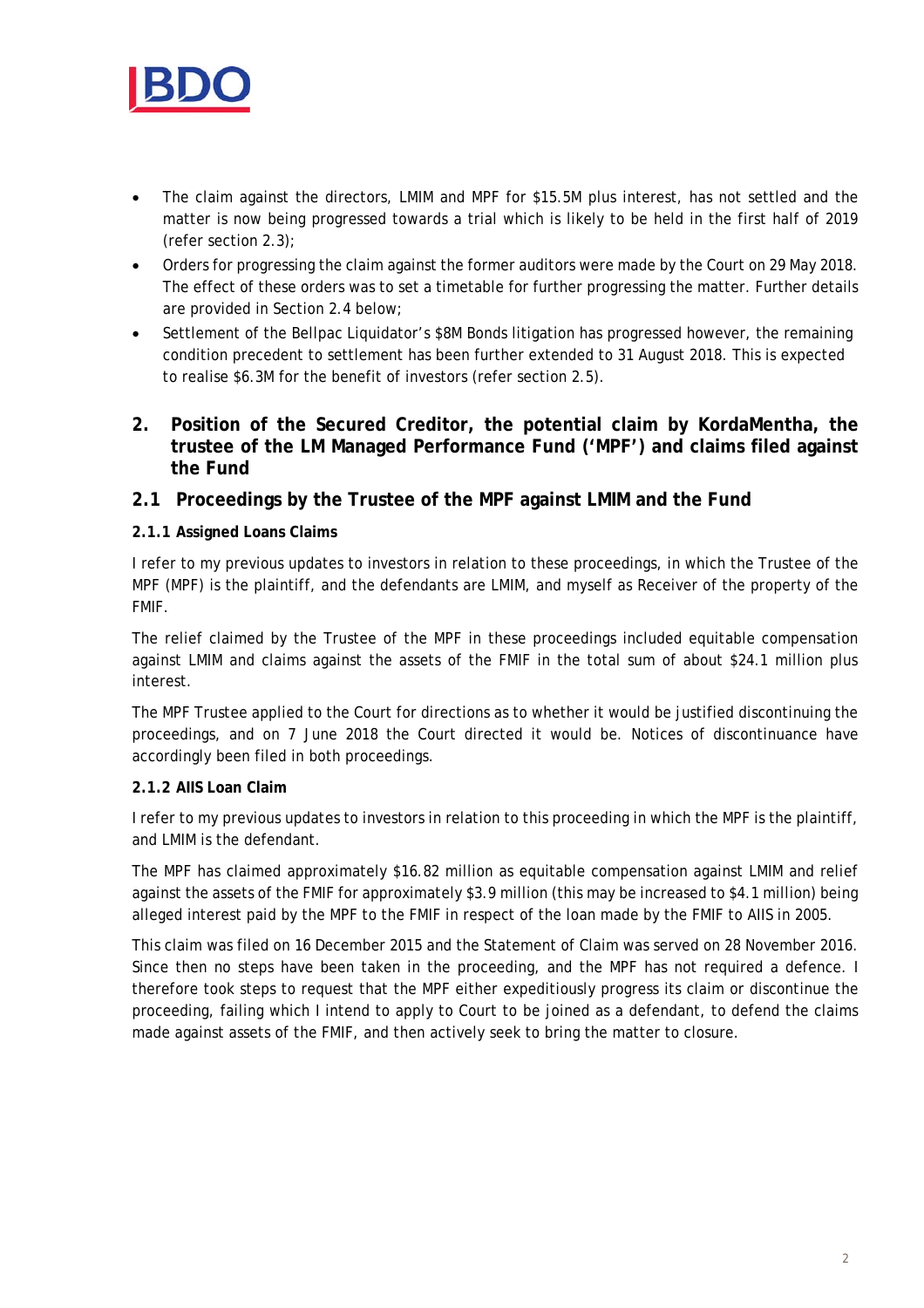

## **2.2 Position of the Secured Creditor**

Following the discontinuance of the two proceedings brought by the MPF for claims totalling \$24.1m plus interest, I have been in discussions with the DB Receivers about their retirement. They have recently advised that they expect to retire within one month.

## **2.3 Proceedings against the MPF, LMIM and the Directors of LMIM**

I refer to my previous updates to investors in relation to a statement of claim I caused to be filed in the Supreme Court of Queensland, against a number of parties, including the MPF Trustee, in respect of loss allegedly suffered by the FMIF as a result of an amount paid to the MPF in the Bellpac litigation matter. The claim is for approximately \$15.5M plus interest.

While attempts to settle the proceedings had been continuing in relation to these proceedings and those proceedings referred to in section 2.1.1 above, I continued to take steps to progress the proceedings including:

- As at 6 April 2018 all director defendants, except for John Francis O'Sullivan and LMIM in its own right have filed Amended Defences;
- I have filed Replies to the Amended Defences received and made requests for further particulars which have all been responded to;
- Obtaining orders enabling me to disclose for the purposes of these proceedings relevant transcripts obtained during the public examinations and documents produced for the public examinations by the former auditors.

As previously advised, the proceedings have not settled following settlement discussions. Accordingly, I am now progressing these proceedings to a trial. Progress on the steps set out in the timetable following the review hearing held on 14 March 2018, are as follows:

- An Amended Defence of the 1st director defendant (being Peter Drake) was filed and served by 23 March 2018. This has been completed.;
- The Replies to the further Amended Defences of the 3rd and 4th defendants were to be filed and served on 29 March 2018. This has been completed;
- The Reply to the Amended Defence of the 1st defendant was filed and served by 6 April 2018. This has been completed;
- Replies to the Amended Defences of the 2nd, 6th and 8th defendants were to be filed and served by 20 April 2018. This has been completed;
- Further disclosure was required to be undertaken by myself, the 1st, 2nd, 3rd, 4th, 6th and 8th defendants by 20 April 2018. The 1st defendant made minor further disclosure on 20 April 2018. I also made minor further disclosure on 20 April 2018. The other defendants did not make any further disclosure;
- The Draft Trial Index has been completed, bar a few minor matters and the Assigned Loans matter which has now been added to the replies to the defendants;
- The Draft Trial Index was forwarded to the defendants on 1 June 2018, with a response requested by 27 July 2018;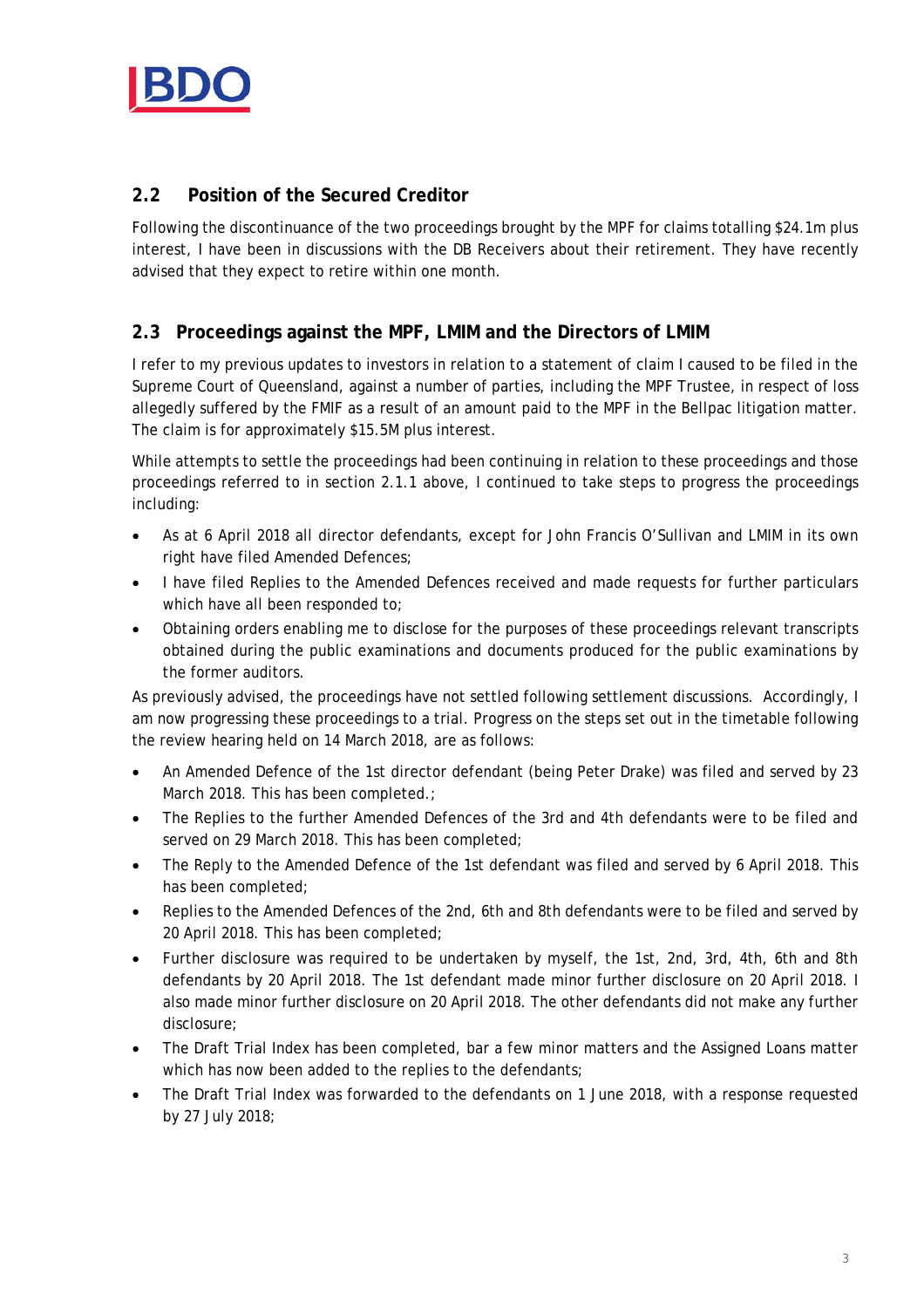

 The next review hearing date is set for 16 August 2018 when it is hoped a trial date can be set for the first half of 2019.

As the proceedings are ongoing, an update will be provided to investors in relation to this matter in my next report.

## **2.4 Claim Against the Former Auditors**

I refer to my previous updates to investors and briefly summarise the background as follows:

- A public examination (PE) of the former auditors and certain directors and former directors (Directors) of LM Investment Management Limited (In Liquidation) was conducted in 2015;
- Following the PEs, a further amended statement of claim was filed by me and served on the former auditors of the Fund on 14 April 2016;
- The former auditors lodged and served on me a strike-out application and supporting affidavit on 27 April 2016 (amended on 15 December 2016) seeking orders to strike-out certain parts of the statement of claim;
- At the hearing of the former auditors' strike out application, the Court granted my application and placed the proceedings on the commercial list and reserved its decision on the auditor's strike out application;
- The reserved decision from the hearing of the strike out application was handed down on 8 May 2017. Orders were made that the statement of claim be amended to delete certain causes of action and to include details of the quantification of loss;
- In accordance with the Court's judgment, the parties were required to agree the form of orders including a timetable for the filing of a further amended statement of claim and the costs of the former auditors' strike-out application;
- The amended statement of claim was filed on 20 November 2017 and served on the former auditors. Details of the loss has been included in the amended statement of claim which has been calculated (at its highest) in excess of \$200 million. A significant amount of work has been undertaken in this regard, including quantifying the loss at 6 monthly hypothetical winding up dates between 1 July 2009 and 1 January 2013 being the estimated additional costs and expenses incurred by the Fund as a consequence of the alleged delay in winding up the Fund;
- I have received a number of requests pursuant to Rule 222 of the Court Rules (Rules) from the former auditors to provide documents referred to in the amended statement of claim which requests have been responded to.

I summarise developments since my last update to investors as follows:

- On 29 May 2018 the Court handed down the following orders:
	- o The parties' costs of the defendants' application filed 27 April 2016 and of the defendants' amended application filed 15 December 2016 are reserved;
	- o The defendants serve any request for further and better particulars of the Third Further Amended Statement of Claim, other than paragraphs 121 and 123, by 15 June 2018. This has been done;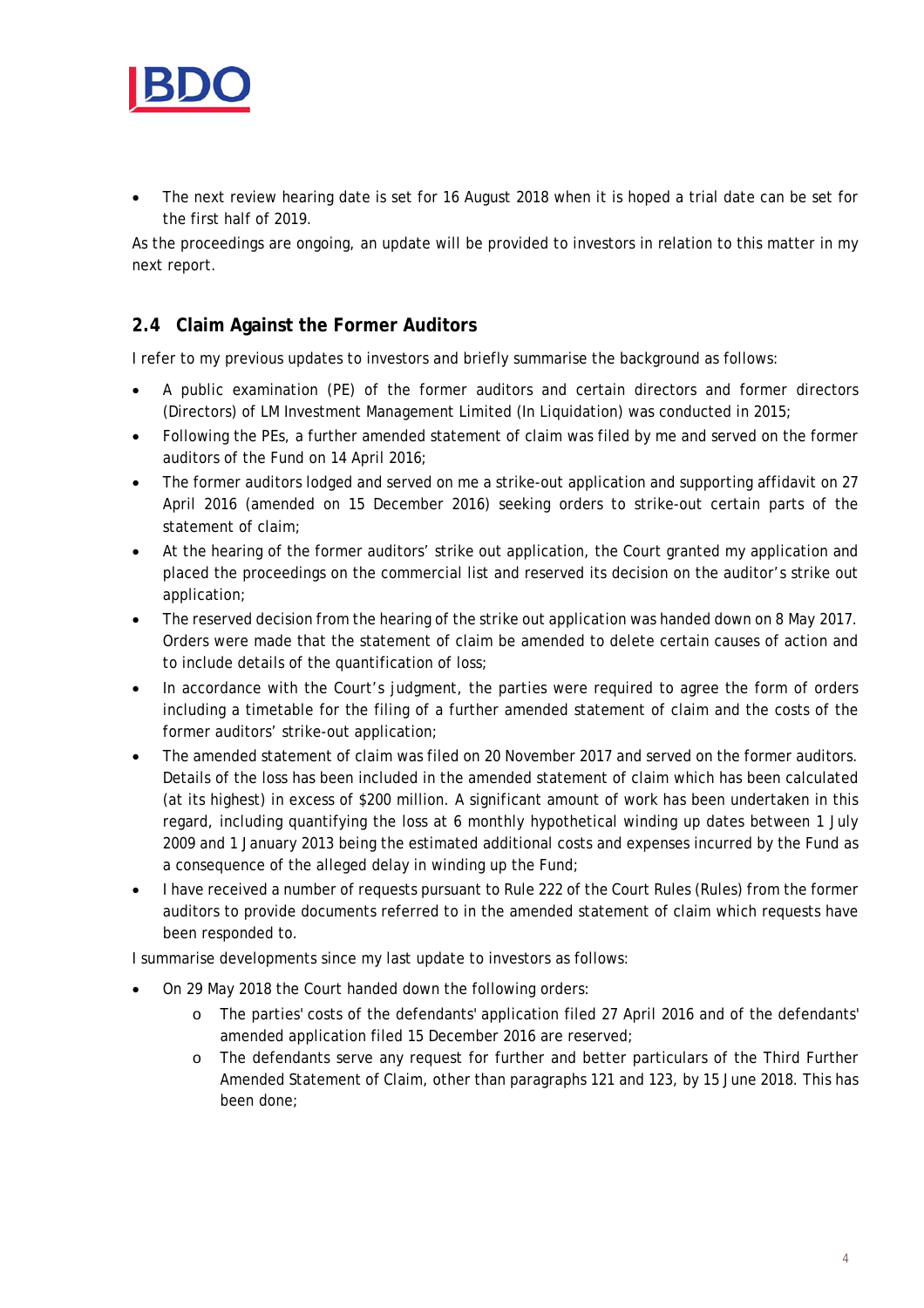

- o The plaintiff respond to the defendants request for further and better particulars by 10 August 2018;
- o The plaintiff file and serve its application to amend its claim, and any Fourth Further Amended Statement of Claim, by 15 June 2018;
- o The defendants advise the plaintiff whether they consent to or oppose the plaintiff's application to amend its claim by 29 June 2018;
- o If the defendants oppose the plaintiff's application:
	- The defendants file and serve any evidence in response to the plaintiff's application by 13 July 2018;
	- The plaintiff file and serve its written submissions in support of its application by 27 July 2018;
	- The defendants file and serve their written submissions in opposition to the plaintiff's application by 10 August 2018.
- o The matter is listed for a Review and for hearing of the plaintiff's application, on a date to be fixed on or after 20 August 2018;
- On 15 June 2018, in accordance with the Order dated 29 May 2018, I caused the application for leave to amend the Claim and the supporting affidavit to be filed in the Court. I will respond appropriately to the balance of the timetable handed down by the Court.

The proceedings are ongoing and an update will be provided to investors in relation to this matter in my next report.

# **2.5 Bellpac Proceedings**

In addition to the claim filed and served against the MPF in relation to a loss suffered by the Fund from litigation pertaining to the Bellpac loan noted at item 1 above, there is another matter relating to Bellpac that has been progressed during the Period, as detailed below.

#### **Wollongong Coal Ltd (WCL) - \$10 million Convertible Bonds**

I refer to my previous updates to investors and provide a brief summary as follows:

- The liquidator of Bellpac has received the settlement amount of \$2 million from WCL in relation to the claim for redemption of the \$2 million Bonds held in WCL;
- The defendants' appeal of the decision of the Court which acknowledged that Bellpac (under the control of a liquidator) is the true owner of the \$8 million convertible bonds was unsuccessful;
- In January 2016, the Bellpac Liquidator applied for the conversion of the \$8 million Bonds to shares. As WCL did not issue all of the shares as required under the terms of the Bonds, the Bellpac Liquidator brought proceedings against WCL seeking orders requiring WCL to perform its obligation to redeem the Bonds converted to shares outside of the required time;
- The Bellpac liquidator and WCL have entered into a binding heads of agreement (HOA) which relates to the settlement of the litigation commenced against WCL. The terms of the heads of agreement include that WCL will pay to Bellpac a settlement sum of \$6.3 million in return for certain releases and Bellpac returning or cancelling the WCL shares issued to Bellpac;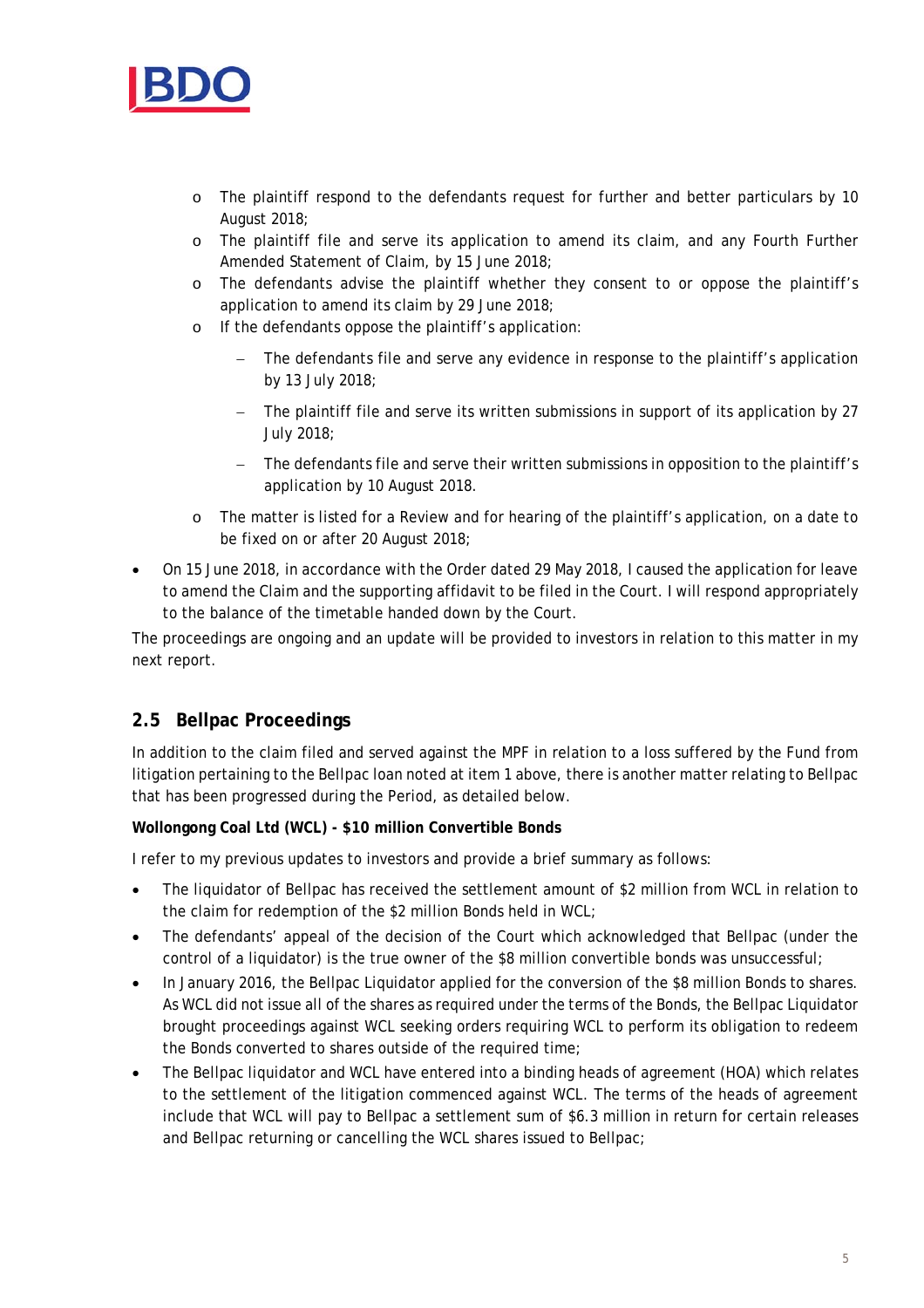

- The conditions precedent to the settlement with WCL include obtaining necessary approvals to undertake the settlement transactions. In this regard:
	- o The Bellpac Liquidator has obtained creditor approval to enter into the settlement with WCL:
	- o The Court declined to exercise its discretion on WCL's application for approval to acquire and or cancel Bellpac's holding of WCL shares. WCL is now preparing to seek shareholder approval.
- The Trustees of the MPF (MPF) have demanded from the Liquidator circa \$680K plus interest out of the proceeds of the Bonds for repayment of funding the MPF allegedly made for the Bonds litigation from late 2010 to early 2013. The MPF has also reserved its rights in relation to claiming 35% of the funds realised from the successful Bonds proceedings.

Developments since my last update to investors are as follows:

- The sunset date of the HOA to complete the condition precedent to obtain approval from the Court or shareholders was further extended by agreement to 31 August 2018 to provide more time for WCL to obtain the required documents needed for submission to their shareholders prior to the meeting of shareholders;
- In relation to the MPF claim for reimbursement for funding as referred to above, I have written to the Liquidator and I am currently awaiting a response to my recent correspondence regarding the monies held by him. The Bellpac Liquidator has confirmed he will not take any step adverse to either the MPF or FMIF without first giving the parties 7 days' notice.

I will provide investors with an update in relation to the claim by MPF and the settlement of the \$8M bonds litigation with WCL in my next report.

# **2.6 Redemptions and Distributions paid to Class B Unit Holders (Feeder Funds)**

I refer to my previous updates to investors and summarise the background as follows:

Investigations have been undertaken via the PE conducted in 2015 and subsequent thereto in relation to redemptions and distributions paid to the Class B unit holders (Feeder Funds) when the Fund had suspended redemptions and distributions to other classes of members;

The Feeder Funds are the LM Currency Protected Australian Income Fund (CPAIF), the LM Institutional Currency Protected Australian Income Fund (ICPAIF) and the LM Wholesale First Mortgage Income Fund (WMIF);

On 28 July 2017, I caused to be filed an amended statement of claim against LMIM and the Feeder Funds and the claim was then formally served on the parties. The relief sought in the claim includes declarations to withhold from distributions or payments otherwise payable from the Fund to:

o CPAIF in the sum of \$40,583,109.06 plus interest, as adjusted for the difference between the sum paid for capital distributions in early to mid-2013 and the amount the CPAIF would otherwise have been entitled as referred to in the amended statement of claim;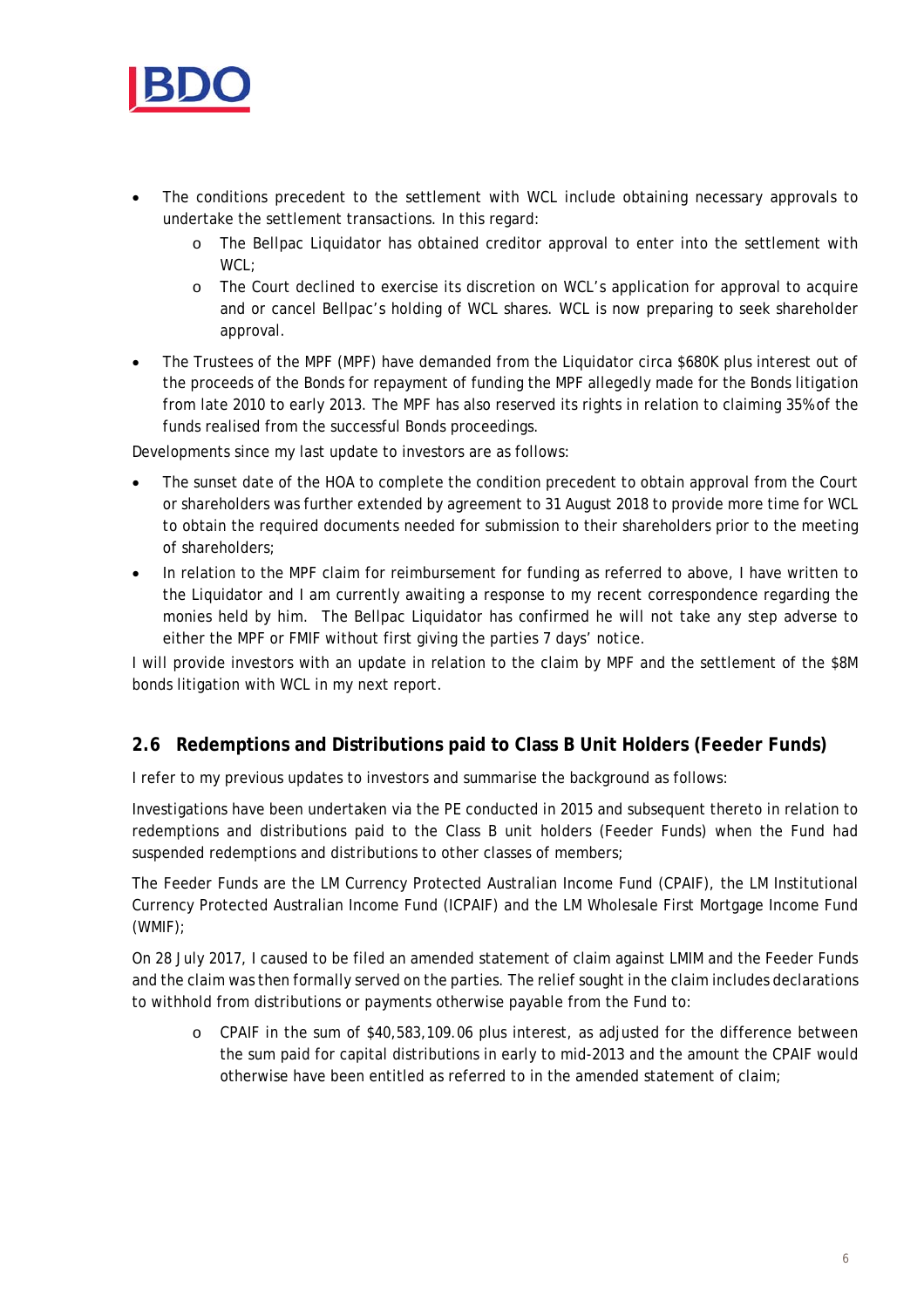

- o ICPAIF in the sum of \$5,044,118.30 plus interest, as adjusted for the difference between the sum paid for capital distributions in early to mid-2013 and the amount the ICPAIF would otherwise have been entitled as referred to in the amended statement of claim;
- o WMIF in the sum of \$9,432,090.76 plus interest, as adjusted for the difference between the sum paid for capital distributions in early to mid-2013 and the amount the WMIF would otherwise have been entitled as referred to in the amended statement of claim.
- In October 2017, I caused to be filed an application under Section 59 of the Trusts Act (1973) (QLD)to seek directions in relation to how the differing interests of LMIM are to be represented in the proceedings and an application under Section 500 of the Corporations Act (2001) to seek leave to proceed against LMIM (which is required because it is in liquidation) (the Applications);
- The receivers for the CPAIF and ICPAIF (Grant Thornton) advised they would not consent to my Section 59 application unless orders are made:
	- o that their reasonable costs and fees be fixed by the Court and paid out of the FMIF up to them preparing and filing a defence and considering any Reply filed by me;
	- o that I disclose to them certain books and records as requested by them.
- The parties consented to adjourn the hearing of the Applications (which was originally set down on 8 December 2017) to a date to be fixed.

I summarise developments since my previous update to investors as follows:

- A Commercial List Application and Statement was filed with the Court on 23 April 2018
- On 24 April 2018 the Court proposed that the Commercial List Application and the leave to proceed application be listed for hearing on 29 May 2018.
- At the hearing on 29 May 2018, the Court indicated it was content for:
	- o The proceeding to be placed on the Commercial List; and
	- o That the proceeding be referred to mediation.
- However, the Court noted that the final form of the orders to be issued by it would be required to take into account how the individual members of the Feeder Funds were to be notified of the proceeding and with that, given the opportunity to apply to the Court to be heard in the proceeding or represented in the mediation.
- Following the hearing on 29 May 2018, the draft orders were circulated by my solicitors and agreed to. The matter was then re-listed for a hearing on 13 June 2018 in order for the final form of the Orders to be reviewed by the Court.
- On 13 June 2018, the Court made Orders including the following:
	- o The proceeding be placed on the Commercial List;
	- o The plaintiff has leave to proceed pursuant to Section 500(2) of the Corporations Act 2001 to proceed against LMIM in liquidation;
	- o How the differing interests of LMIM are to be represented pursuant to section 59 of the Trusts Act 1973 (QLD);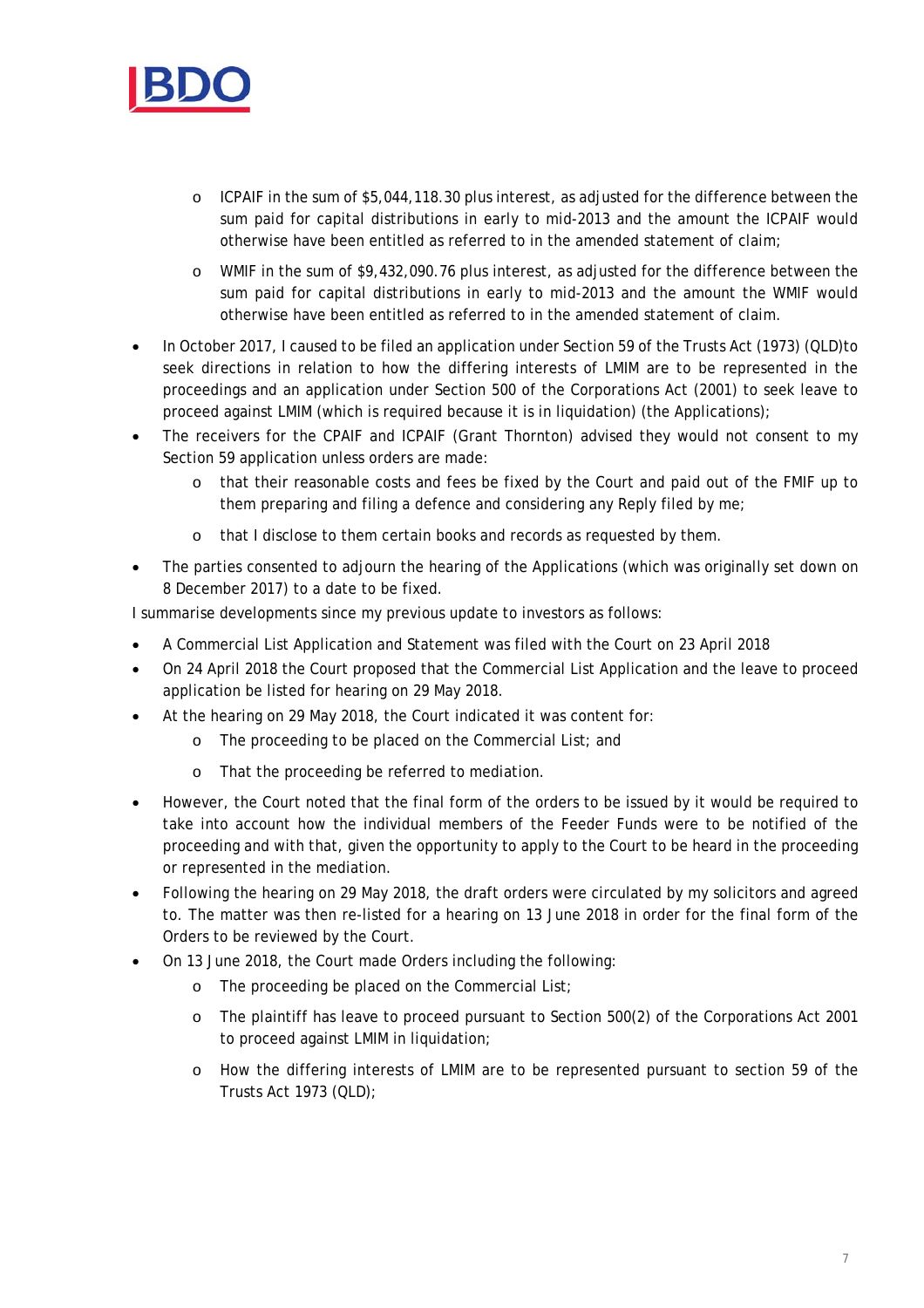

- o That The Trust Company Limited ACN 004 027 749 as custodian of the property of the LM WFMIF (second defendant) is joined to the proceeding, as the fifth defendant;
- o The plaintiff has leave to file and serve a Further Amended Claim;
- o FTI are to provide a complete and up to date copy of the registers of members of the CPAIF and ICPAIF to the Receivers for the CPAIF and ICPAIF (Grant Thornton) and to me, by 22 June 2018. This has been done;
- o The plaintiff is to provide the Receivers for the CPAIF and ICPAIF (Grant Thornton) and the RE of the WMIF (Trilogy) specified categories of documentation, by 29 June 2009;
- o The plaintiff and FTI are required to give notice to members of the CPAIF and the ICPAIF of this proceeding, the Further Amended Claim, the Second Further Amended Statement of Claim and the form of notice attached to the Orders issued by the Court. This has been done;
- o The plaintiff is required to give notice to all members of the CPAIF and ICPAIF of further documents filed in these proceedings by posting the documents to www.lmfmif.com;
- o The parties are directed to attend a mediation to be completed by 28 September 2018.

In summary if the Court grants the relief sought against the Feeder Funds and putting aside any other recoveries for the benefit of investors:

- the CPAIF and ICPAIF are not likely to receive any distribution in the winding up of the FMIF;
- the WMIF is likely to receive a smaller distribution than it otherwise would have been entitled, subject to the outcome of litigation against the FMIF and future operating costs of the FMIF;
- the FMIF can use the funds which otherwise would have been paid to the Feeder Funds for distributions to investors generally instead and, as a result, the return to other investors (Class A and Class C) is likely to increase.

I will keep investors updated as to the progress of this claim.

# **2.7 Liquidators of LMIM (FTI Consulting)**

#### **2.7.1 Remuneration claim**

As advised in my previous reports to investors, the orders handed down in relation to FTI's ongoing role and extent of their powers and responsibilities set out, amongst other things, the process for me to adjudicate on claims made by LMIM for indemnity against the property of the FMIF in respect to any expense or liability of, or claim against, LMIM in acting as Responsible Entity of the FMIF.

The judgement regarding FTI's remuneration and orders made in relation to FTI's remuneration claim and indemnity claim are available on the websites www.lmfmif.com and www.lminvestmentadministration.com.

As the judgement had been handed down, I requested FTI to provide details of any additional remuneration and costs incurred subsequent to the remuneration claimed in the above mentioned court application.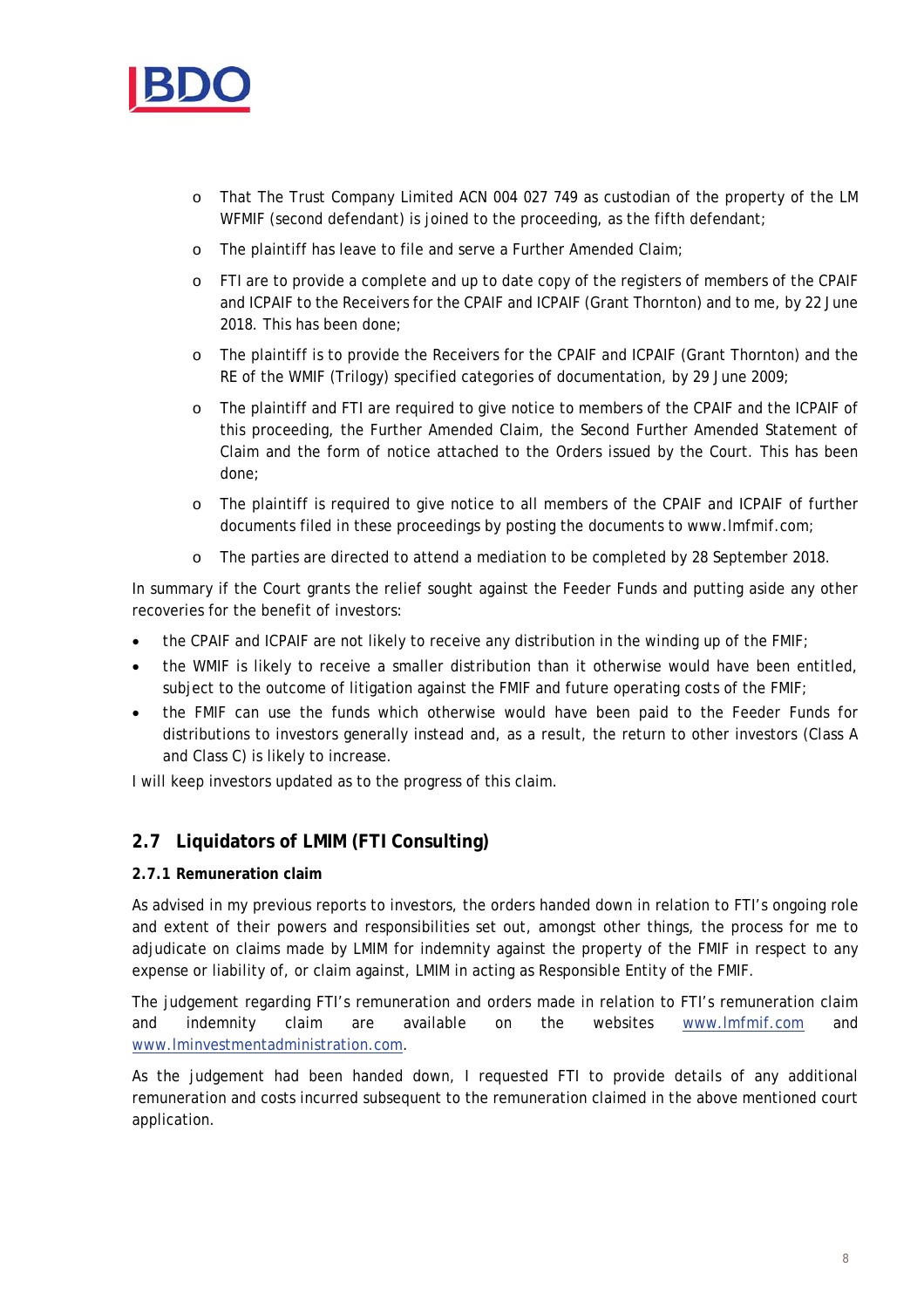

FTI has informed me that for the period since late 2015 and up to 30 April 2018 they have incurred additional remuneration and expenses of \$363,929 plus GST. FTI have advised that they propose to make application to the court for the approval of the remuneration shortly.

FTI have provided me with these figures so that the Fund may properly record the expenses in the management accounts and provide an updated estimated return to investors. I have yet to receive details of these amounts claimed and FTI have advised these amounts are subject to change based on the formulation of its application for court approval.

Discussions with FTI have been ongoing, however no further formal steps in the proceeding have been taken since my last report to investors.

#### **2.7.2 Proof of debt process**

If a debt or claim is admitted by FTI in the winding up of LMIM and a claim for indemnity out of the FMIF with respect to such debt or claim is identified, I summarise the process as outlined in the Court Orders as follows:

- FTI must notify me within 14 days of the claim for indemnity against the assets of the Fund;
- Within 14 days I may seek further information in relation to the claim;
- Within 30 days of receipt of the claim from FTI or from receipt of further information I have requested, I am required to:
	- o Accept the claim, or
	- o Reject the claim, or
	- o Accept part of it and reject part of the claim; and
	- o To give FTI written notice of the decision;
- I am required to give FTI written reasons for rejecting any part of a claim within 7 days after giving notice of my decision including those claims identified through the proof of debt process mentioned above;
- Within 28 days of receiving a notice of rejection, FTI may apply to the Court for directions in relation to the rejection and advise the creditor of my decision and other specified matters.

Following agreement with FTI as to the proposed amendment to the court order which will be submitted to the court for approval, I am hopeful that this process can be undertaken in the near future so the quantum of any creditor claims against the Fund can be ascertained and dealt with as soon as possible. These claims may be subject to the "clear accounts rule" as described in previous reports to investors, and if so, a set off against that claim may be able to be made.

#### **2.7.3 Claim filed against LMIM**

I refer to my previous report to investors and summarise the background as follows:

- In November 2016, I caused LMIM as RE of the FMIF to commence a proceeding against LMIM in relation to certain transactions to avoid possible expiry of the statutory limitation periods for making the claims;
- This claim alleges that, *inter alia*, LMIM breached its duties to members of the FMIF by: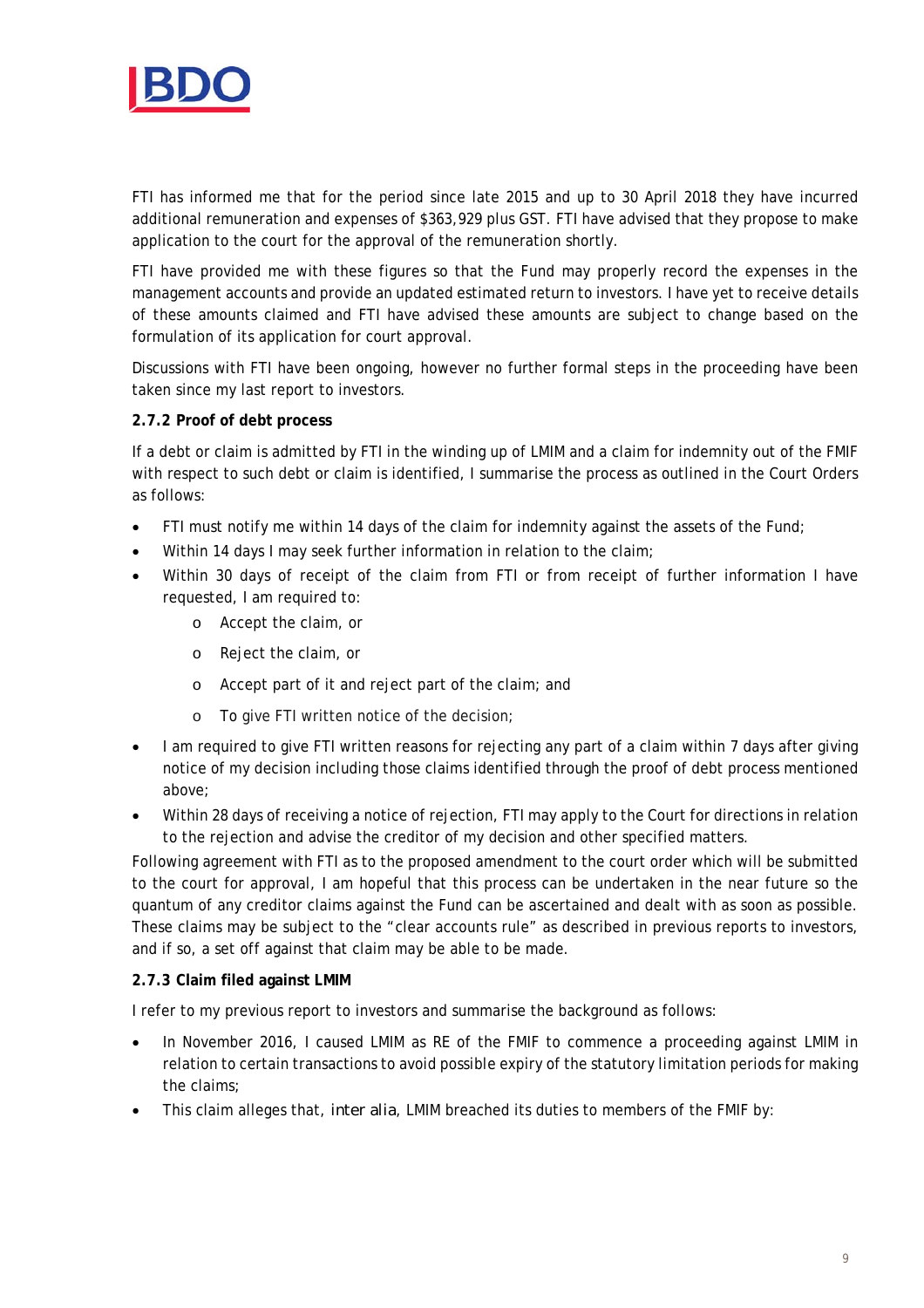

- o causing to be paid out of assets of the FMIF management fees in advance of it becoming entitled to payment of same;
- o overpaying management fees to itself out of assets of the FMIF;
- o causing to be paid to LMA additional fees purportedly for loan management and controllership services;
- o directing payments to be made by the MPF, purportedly in satisfaction of liabilities owed by the MPF to the FMIF, to be paid to itself as RE of the feeder funds;
- Following further investigations, an amended claim and statement of claim and consolidated particulars have been filed and served on LMIM;
- Steps have been taken to prepare an application under Section 59 of the Trusts Act (1973) (QLD) for directions of the Court in relation to how the differing interests of the parties (LMIM as RE of the FMIF, and LMIM in its personal capacity) are to be represented in the proceedings and an application under Section 500 of the Corporations Act to seek leave to proceed against LMIM (the Applications) and supporting Affidavits.

Since my last report to investors, further work has been undertaken to quantify the claim for lost interest on the pre-paid management fees, and further instructions have been provided to Counsel to enable affidavit material in support of the directions application to be settled.

Subject to any directions that may be made by the Court, if the claims made in this proceeding are successful, they may be able to be relied upon as a set-off against certain claims made by LMIM for indemnity out of assets of the FMIF, including those claims identified through the proof of debt process mentioned above or claims made by other parties seeking to subrogate to LMIM's alleged rights of indemnity.

I will keep investors updated as to the progress of this claim.

#### **3. Management Accounts**

As advised in my previous report, the management accounts for the half year ending 31 December 2017 are available on the website www.lmfmif.com.

The management accounts for the year ending 30 June 2018 will be uploaded to the website www.lmfmif.com by 30 September 2018.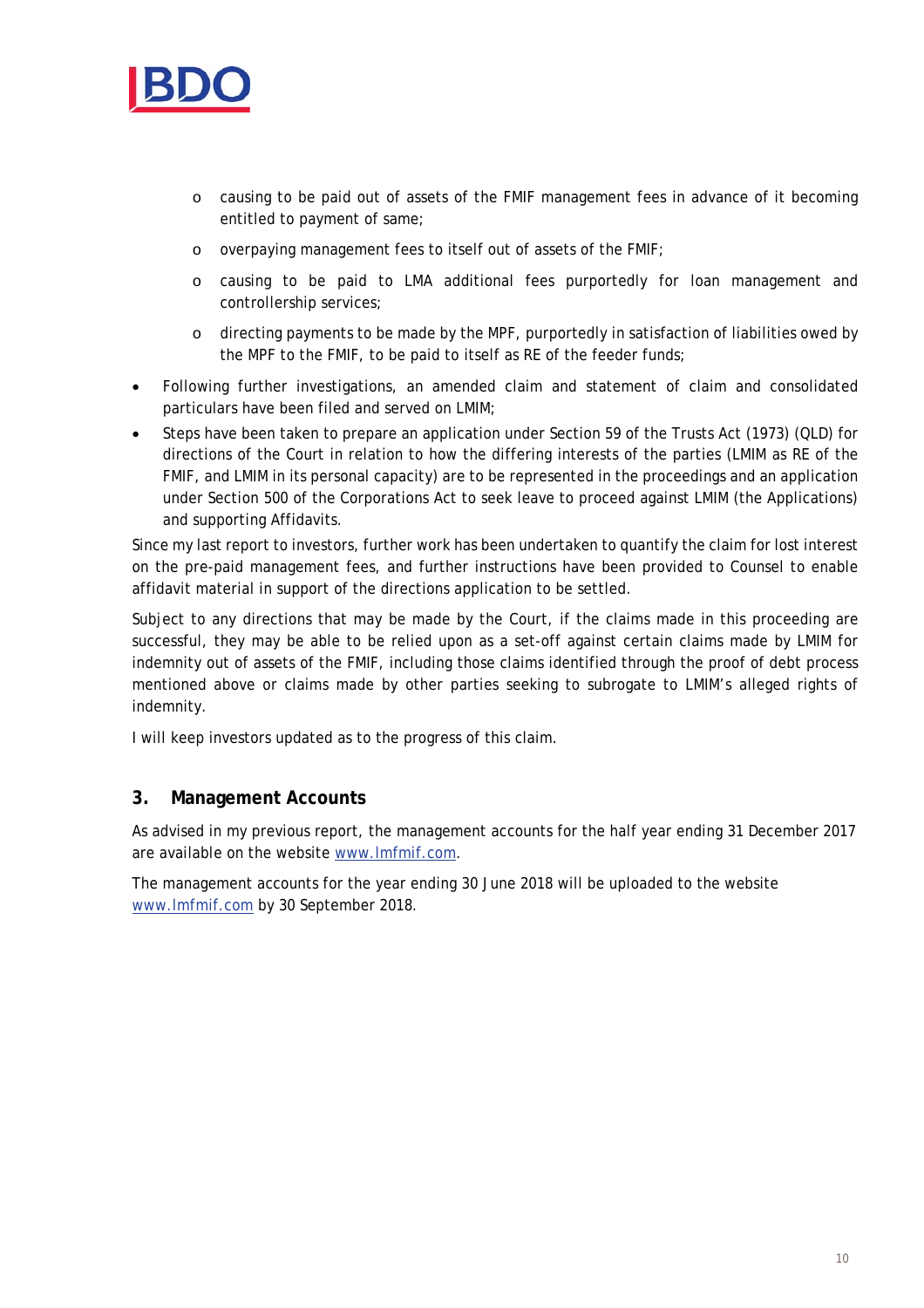

#### **4. Investor Information**

### **4.1 Estimated Return to Investors**

I provide an estimated return to Investors of between 13.0 cents and 14.2 cents per unit as at 31 May 2018, calculated as follows:

| <b>Description</b>                                                                                                           | \$<br>Low   | $\mathsf{\$}$<br><b>High</b> |
|------------------------------------------------------------------------------------------------------------------------------|-------------|------------------------------|
| Cash at bank                                                                                                                 | 70,209,210  | 70,209,201                   |
| Other assets (interest receivable, foreign currency accounts and amount for<br>security for litigation costs)                | 350,848     | 1,389,677                    |
| <b>Estimated Assets Position</b>                                                                                             | 70,560,058  | 71,598,888                   |
| Less:                                                                                                                        |             |                              |
| Other unsecured creditors (includes remuneration approved but not paid)                                                      | 7,230,339   | 2,501,274                    |
| FTI Fees & legal expenses advised (subject to approval) - refer to Section 2.7<br>for further details - maximum amount shown | 694,756     | 694,756                      |
| Receivers and Managers' fees (DB Receivers)                                                                                  | 75,262      | 75,262                       |
| Receiver's fees & outlays (BDO) (including controllerships)                                                                  | 246,103     | 246,103                      |
| Receiver's legal fees (BDO)                                                                                                  | 274,627     | 274,627                      |
| <b>Total Liabilities</b>                                                                                                     | 8,521,088   | 3,792,023                    |
| Estimated net amount available to investors as at 31 May 2018                                                                | 62,038,970  | 67,806,865                   |
| Total investor units (as at 31 December 2016)                                                                                | 478,100,386 | 478,100,386                  |
| Estimated return in the dollar                                                                                               | 0.130       | 0.142                        |

Please note that the estimate and prior estimates do not take into account future operating costs and future Receiver's fees or any legal recoveries against borrowers, valuers or other third parties. Should the claims against the Feeder Funds be successful this would materially affect the return to the Feeder Funds (negatively) and other investors (positively).

In calculating the estimated return to investors, I have also not provided any provision for the claim filed by the MPF Trustee with respect to the AIIS loan as the prospects of a successful claim against the Fund is unknown, however, as detailed earlier in this report, I am hopeful that all claims relating to the MPF matters will be brought to a conclusion shortly.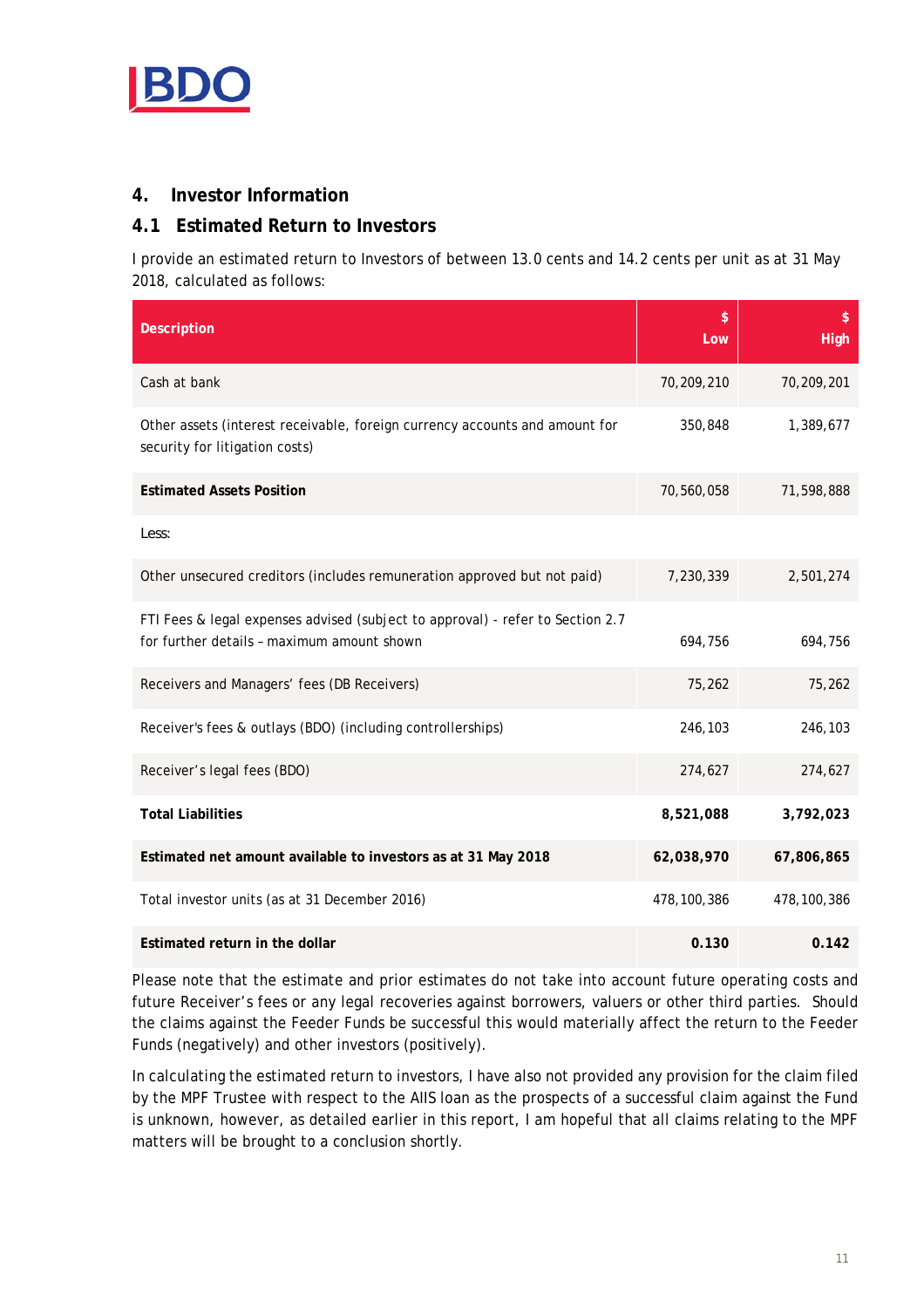

## **4.2 Investments made in Foreign Currencies**

Investigations undertaken by BDO have identified that the number of units held by investors who invested in foreign currencies appears to be incorrectly recorded in the membership records of the FMIF.

It appears that when LMIM transferred the member records of the FMIF to a new database in 2010 the number of units of investors who invested in a foreign currency were incorrectly recorded in the new database, by allocating to the investors concerned one unit in the FMIF for each unit of foreign currency invested, rather than one unit in the FMIF for each \$1AUD invested (after the foreign currency amount invested had been converted to AUD at the applicable exchange rate) in accordance with the PDS and Constitution.

I am currently calculating the effect of these errors on each of the foreign currency investors and intend applying to court seeking orders to rectify the register of members before 30 September 2018.

### **4.3 Distributions to Investors**

Once the DB Receivers have retired and funds released to me, I will be required to retain certain funds to meet the liabilities of the Fund, including contingent claims that may arise from the auditor claim and Bellpac litigation.

I am also required to seek the directions of the Court before proceeding with the next distribution.

Prior to making the application to court, I will require to correct the members register for the foreign currency investors and resolve the proceedings against the Feeder Funds and where a mediation is to be held by 28 September 2018.

#### **4.4 Ongoing Reporting to Investors**

Reports will be distributed to investors in accordance with the preferred method of correspondence recorded for each investor in the Fund's database. In order to assist in reducing distribution costs, it would be appreciated if investors could nominate an email address as their preferred method to receive correspondence. Investors may update their details as outlined in Section 4.5 below. For those investors that do not have an email address, correspondence will continue to be sent to you via post.

My next report to investors will be issued by 30 September 2018.

#### **4.5 Investors Queries**

For any changes to investors details, please review the Useful Forms/Procedures tab on the website www.lmfmif.com which includes information regarding the following procedures:

- Change of Contact Address/Bank Account Details
- Change of Contact Address/Bank Accounts Details of a Deceased Estate
- Change of Trustee of Self-Managed Super Fund
- Transfer of Unit Holding from a Super Fund/ Trustee Company to Personal Name(s)
- Transfer of Unit Holding from a Deceased Estate to a Sole Survivor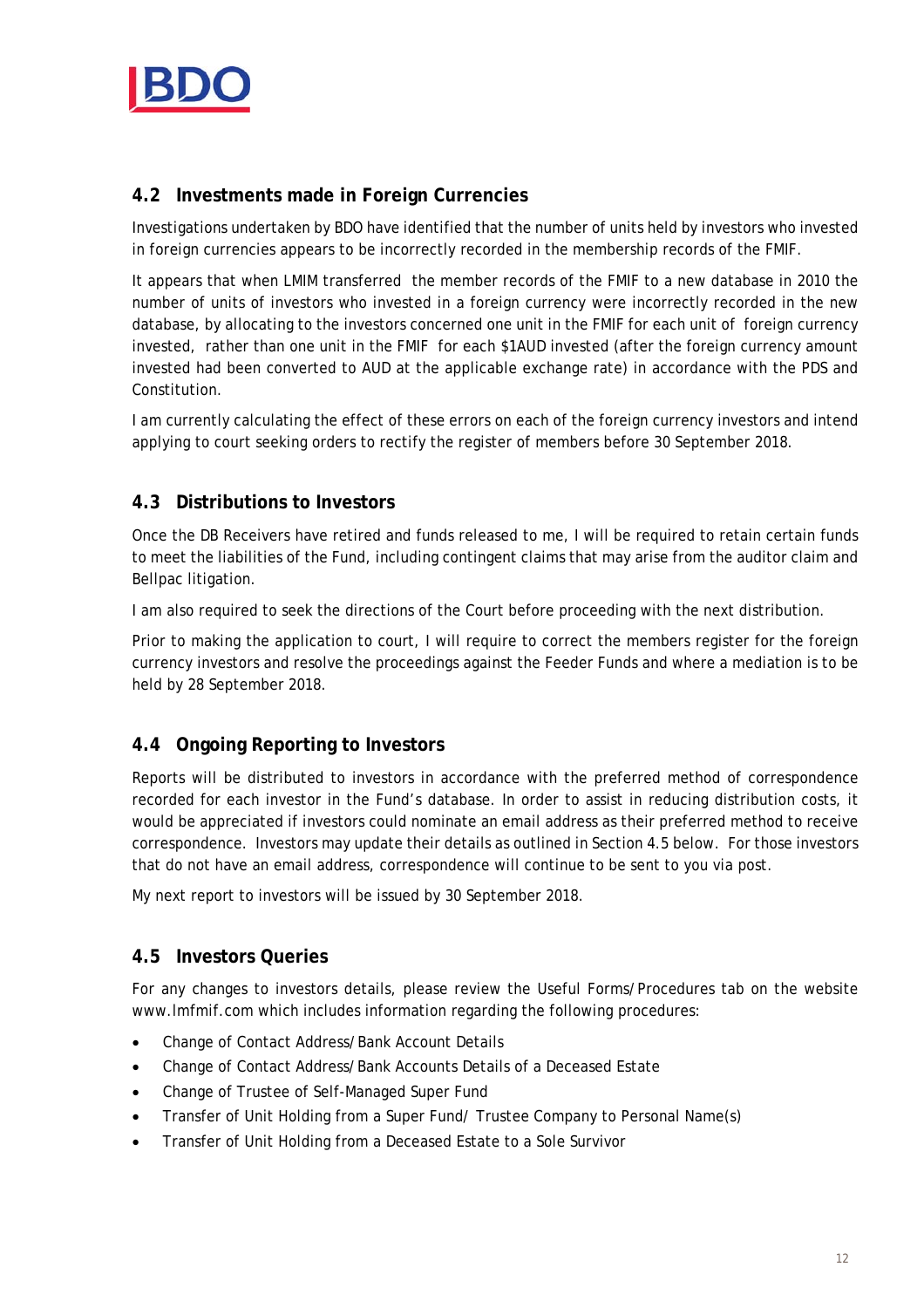

Transfer from a Deceased Estate to a Beneficiary of an Estate

It is a requirement that advisors or other third parties acting on behalf of Unit Holders are doing so pursuant to a relevant Authority/Power of Attorney. Please ensure that a relevant Authority/Power of Attorney accompanies the abovementioned documents as necessary (if an Authority/Power of Attorney has not previously been provided).

It is preferable that all questions about the winding up, or communications are sent via email to enquiries@lmfmif.com with original documents to be mailed as required to:

BDO GPO Box 457 Brisbane QLD 4001 Phone: +61 7 3237 5999 Fax: +61 7 3221 9227

#### **5. Receiver's Remuneration and Expenses**

There have been nine applications to Court to date to approve my remuneration from the date of my appointment on 8 August 2013 until 30 April 2018.

The ninth application for the approval of my remuneration for the period 1 November 2017 to 30 April 2018 was heard on 21 June 2018. The Court ordered that my remuneration for this period be fixed in the amount of \$1,041,907.90 (inclusive of GST). In addition, the Court approved my remuneration sought of \$22,306.90 (inclusive of GST) in respect of work undertaken on the controllerships.

A copy of all documentation in relation to my applications can be found on the website www.lmfmif.com.

In addition to the remuneration previously approved by the Court and the ninth application set out above, I calculate that, on a time basis, I have incurred further remuneration of \$227,274.50 plus outlays of \$1,203.66 plus GST from 1 May 2018 to 31 May 2018 plus work undertaken in respect of the controllerships for the retirement village assets of \$7,027.50 plus GST as detailed in the table below and attached summaries.

| <b>Remuneration incurred for May 2018</b>                                              | Remuneration<br>\$ (GST excl.) | <b>Outlays</b><br>$$$ (GST excl.) |
|----------------------------------------------------------------------------------------|--------------------------------|-----------------------------------|
| LM First Mortgage Income Fund (Receivers & Managers Appointed) (Receiver<br>Appointed) | 227, 274.50                    | 1,203.66                          |
| OVST Pty Ltd (In Liquidation) (Controllers Appointed)                                  | 2,102.00                       |                                   |
| Pinevale Villas Morayfield Pty Ltd (In Liquidation) (Controllers Appointed)            |                                |                                   |
| Bridgewater Lake Estate Ltd (In Liquidation) (Controllers Appointed)                   | 4,081.00                       |                                   |
| Cameo Estates Lifestyle Villages (Launceston) Pty Ltd                                  | 569.50                         |                                   |
| Redland Bay Leisure Life Ltd (In Liquidation) (Controllers Appointed)                  | 133.50                         |                                   |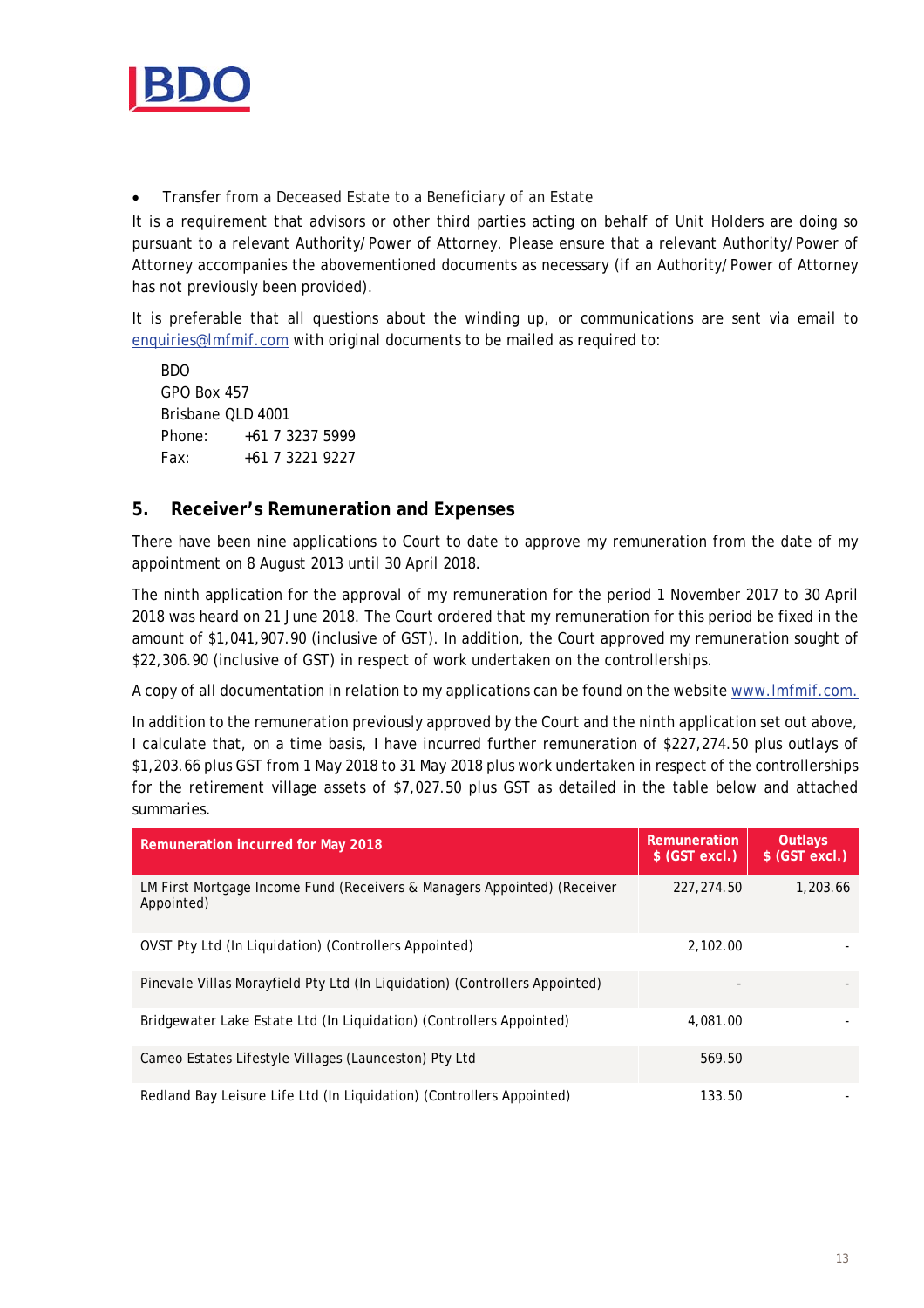

| Redland Bay Leisure Life Development Ltd (In Liquidation) (Controllers<br>Appointed) | 141.50     |          |
|--------------------------------------------------------------------------------------|------------|----------|
| Total                                                                                | 234,302.00 | 1,203.66 |

The key matters addressed during the period 1 May 2018 to 31 May 2018 were:

- Work undertaken in relation to the litigation matters detailed in Sections 2, which among other things, include:
	- o Progressing the claim against the former auditors regarding the financial statements and compliance plan audits.;
	- o Providing assistance to the Liquidator of Bellpac regarding the \$8M bond claim including progressing the settlement with WCL;
	- o Progressing the claim against the MPF and others;
	- o Progressing the claim against the Feeder Funds in relation to redemptions and distributions paid to Class B unitholders;
	- o Progressing claims against guarantors;
	- o Negotiations with FTI to resolve various outstanding issues relating to FTI's proceedings and the winding up of the FMIF;;
	- o Progressing the claim against LMIM;
	- o Dealing with the proceedings by the Trustee of the MPF against LMIM in which relief is sought against assets of the Fund.
- Liaising with various parties in relation to the potential for the DB Receiver's retirement;
- Maintaining the management accounts of the Fund;
- Undertaking the investor management function for approximately 4,500 investors including answering queries on the winding up of the Fund and maintaining the investment database, including any change in details or transfer of units;
- Progressing the investigation of the AX files to determine the alternatives to resolving the incorrect conversion of foreign investors units into AX;
- Preparing affidavit and supporting material for an application to Court for approval of the receiver's remuneration for the period 1 November 2017 to 30 April 2018; and
- Finalising outstanding residual matters from the sale of five retirement villages, including tax compliance issues.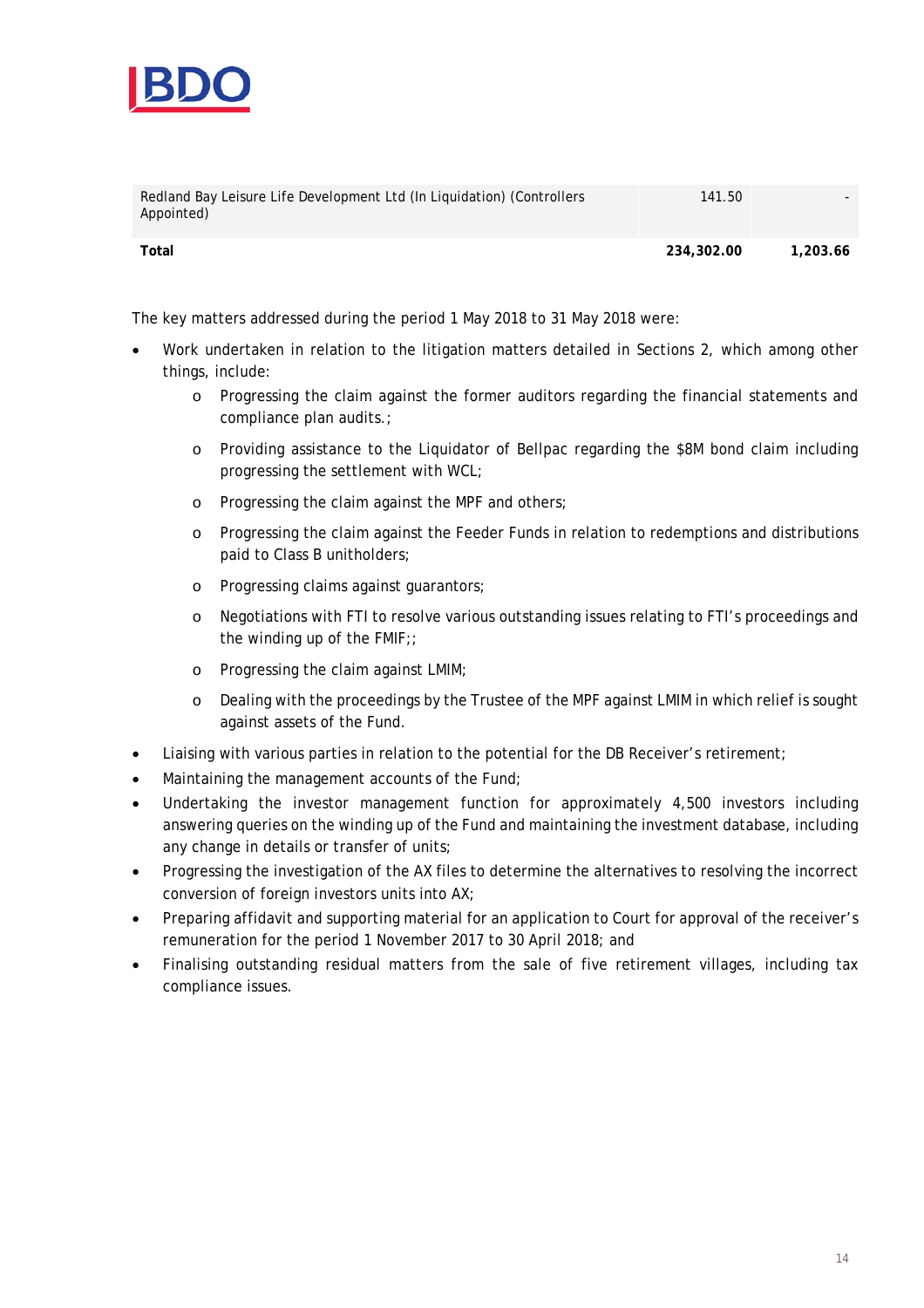

#### **6. Queries**

Should unit holders wish to advise of any changes in details or require further information, please contact BDO as follows:

BDO GPO Box 457 Brisbane QLD 4001 Phone: +61 7 3237 5999 Fax: +61 7 3221 9227 Email: enquiries@lmfmif.com

Yours sincerely

David Whyte Receiver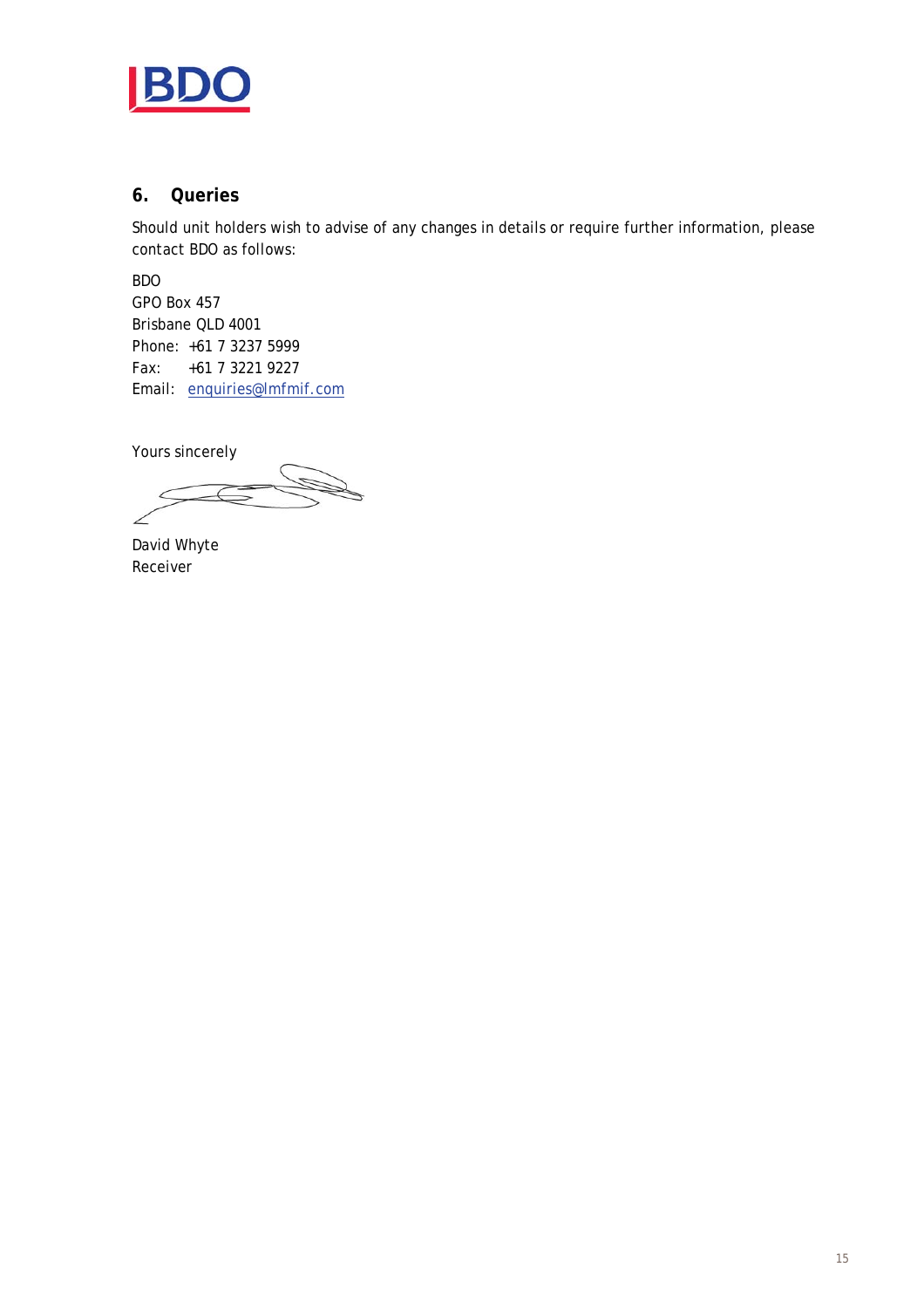

Level 10, 12 Creek St Brisbane QLD 4000 GPO Box 457 Brisbane QLD 4001 Australia

#### **REMUNERATION REPORT - Summary of professional fees by category of work for the period 1 May 2018 to 31 May 2018**

#### **LM First Mortgage Income Fund (Receivers & Managers Appointed)**

|                         |                       |               |                            | <b>Totals</b> | <b>Task Area</b> |               |       |                  |      |          |      |                |       |                |
|-------------------------|-----------------------|---------------|----------------------------|---------------|------------------|---------------|-------|------------------|------|----------|------|----------------|-------|----------------|
|                         |                       |               |                            |               |                  | <b>Assets</b> |       | <b>Creditors</b> |      | Trade On |      | Investigations |       | Administration |
| Employee                | <b>Position</b>       | Rate          | hrs                        |               | hrs              |               | hrs   |                  | hrs  |          | hrs  |                | hrs   |                |
| David Whyte             | Partner               | 580           | 60.1                       | 34,858.00     | 30.0             | 17,400.00     | 8.0   | 4,640.00         | 2.2  | 1,276.00 |      |                | 19.9  | 11,542.00      |
| Clark Jarrold           | Partner               | 580           | 71.1                       | 41,238.00     | 71.1             | 41,238.00     |       |                  |      |          |      |                |       |                |
| <b>Gerry Collins</b>    | Consultant            | 580           | 0.9                        | 522.00        | 0.9              | 522.00        |       |                  |      |          |      |                |       |                |
| <b>Craig Jenkins</b>    | Partner               | 515           | 3.6                        | 1,854.00      | 3.6              | 1,854.00      |       |                  |      |          |      |                |       |                |
| Arthur Taylor           | Senior Manager        | 470           | 153.0                      | 71,910.00     | 83.2             | 39,104.00     | 2.4   | 1,128.00         | 3.8  | 1,786.00 |      |                | 63.6  | 29,892.00      |
| Samuel Alexander        | Manager               | 450           | 0.6                        | 270.00        |                  |               |       |                  | 0.6  | 270.00   |      |                |       |                |
| Chris Demeyere          | Manager               | 430           | 0.3                        | 129.00        | 0.3              | 129.00        |       |                  |      |          |      |                |       |                |
| Julie Pagcu             | Senior Manager        | 400           | 79.6                       | 31,840.00     | 79.6             | 31,840.00     |       |                  |      |          |      |                |       |                |
| <b>Ainsley Watt</b>     | Senior Accountant I   | 350           | 64.6                       | 22,610.00     | 15.9             | 5,565.00      | 23.8  | 8,330.00         | 2.8  | 980.00   | 7.2  | 2,520.00       | 14.9  | 5,215.00       |
| Antoinette Fielding     | Accountant II         | 215           | 26.5                       | 5,697.50      |                  |               | 26.0  | 5,590.00         |      |          | 0.5  | 107.50         |       |                |
| George Lethbridge       | Undergraduate         | 175           | 30.1                       | 5,267.50      |                  |               | 25.2  | 4,410.00         |      |          | 2.7  | 472.50         | 2.2   | 385.00         |
| Ryan Whyte              | Undergraduate         | 175           | 56.9                       | 9,957.50      | 3.6              | 630.00        | 26.5  | 4,637.50         | 1.3  | 227.50   | 16.2 | 2,835.00       | 9.3   | 1,627.50       |
| Moira Hattingh          | <b>Team Assistant</b> | 95            | 11.8                       | 1,121.00      |                  |               |       |                  |      |          |      |                | 11.8  | 1,121.00       |
|                         |                       | <b>TOTALS</b> | 559.1                      | 227,274.50    | 288.2            | 138,282.00    | 111.9 | 28,735.50        | 10.7 | 4,539.50 | 26.6 | 5,935.00       | 121.7 | 49,782.50      |
| <b>GST</b><br>22,727.45 |                       |               |                            |               |                  |               |       |                  |      |          |      |                |       |                |
|                         |                       |               | <b>TOTAL INC GST</b>       | 250,001.95    |                  |               |       |                  |      |          |      |                |       |                |
|                         |                       |               | <b>AVERAGE HOURLY RATE</b> | 407           |                  | 480           |       | 257              |      | 424      |      | 223            |       | 409            |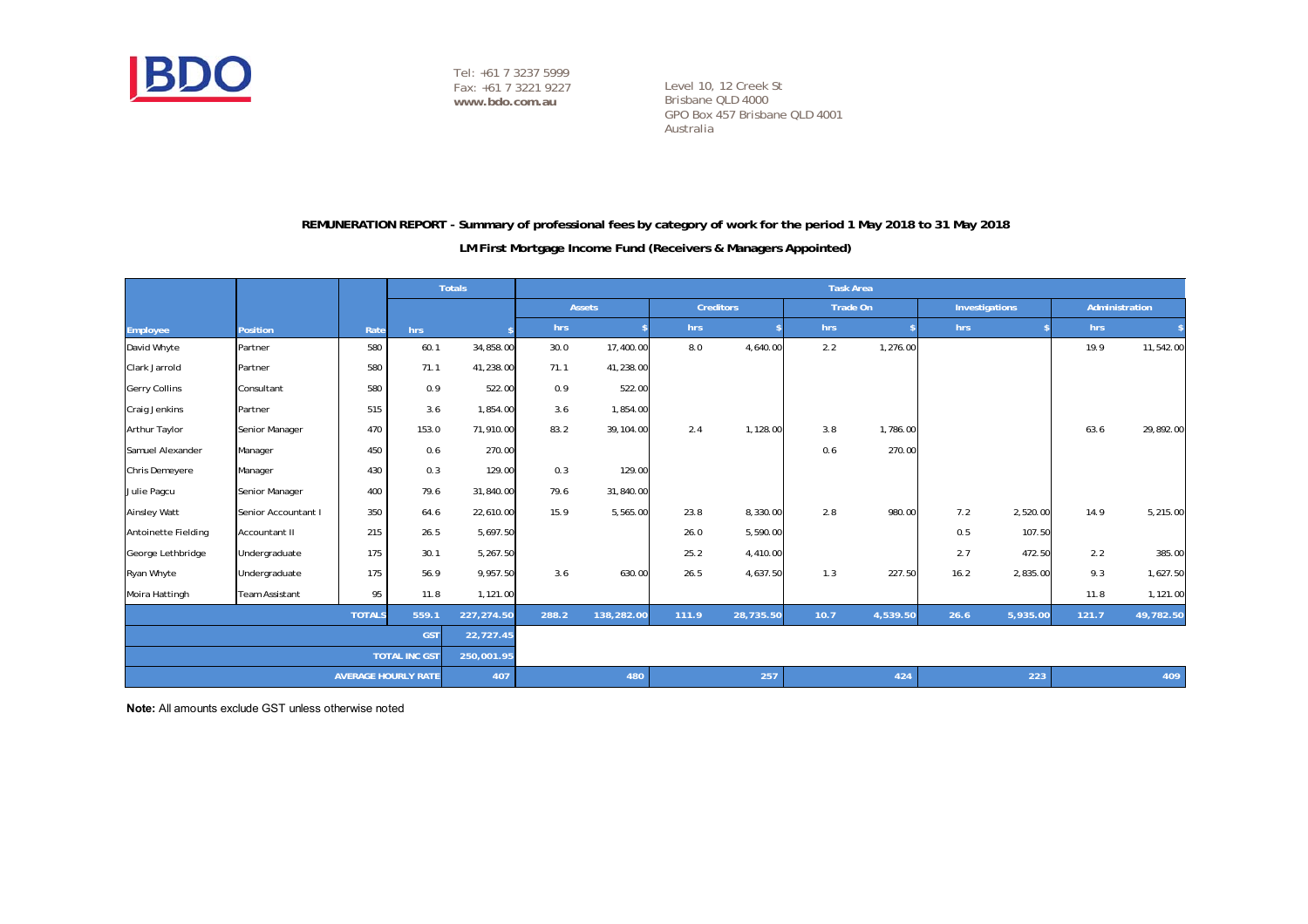

Level 10, 12 Creek St Brisbane QLD 4000 GPO Box 457 Brisbane QLD 4001 Australia

# **Disbursements for the period 1 May 2018 to 31 May 2018**

# **LM First Mortgage Income Fund (Receivers & Managers Appointed)**

| <b>Expense Type</b>  | Amount<br>$($ex$ GST) |
|----------------------|-----------------------|
| Airfares             | 444.66                |
| Search Fee           | 751.81                |
| Postage              | 7.19                  |
| <b>TOTAL</b>         | 1,203.66              |
| <b>GST</b>           | 120.37                |
| <b>TOTAL INC GST</b> | 1,324.03              |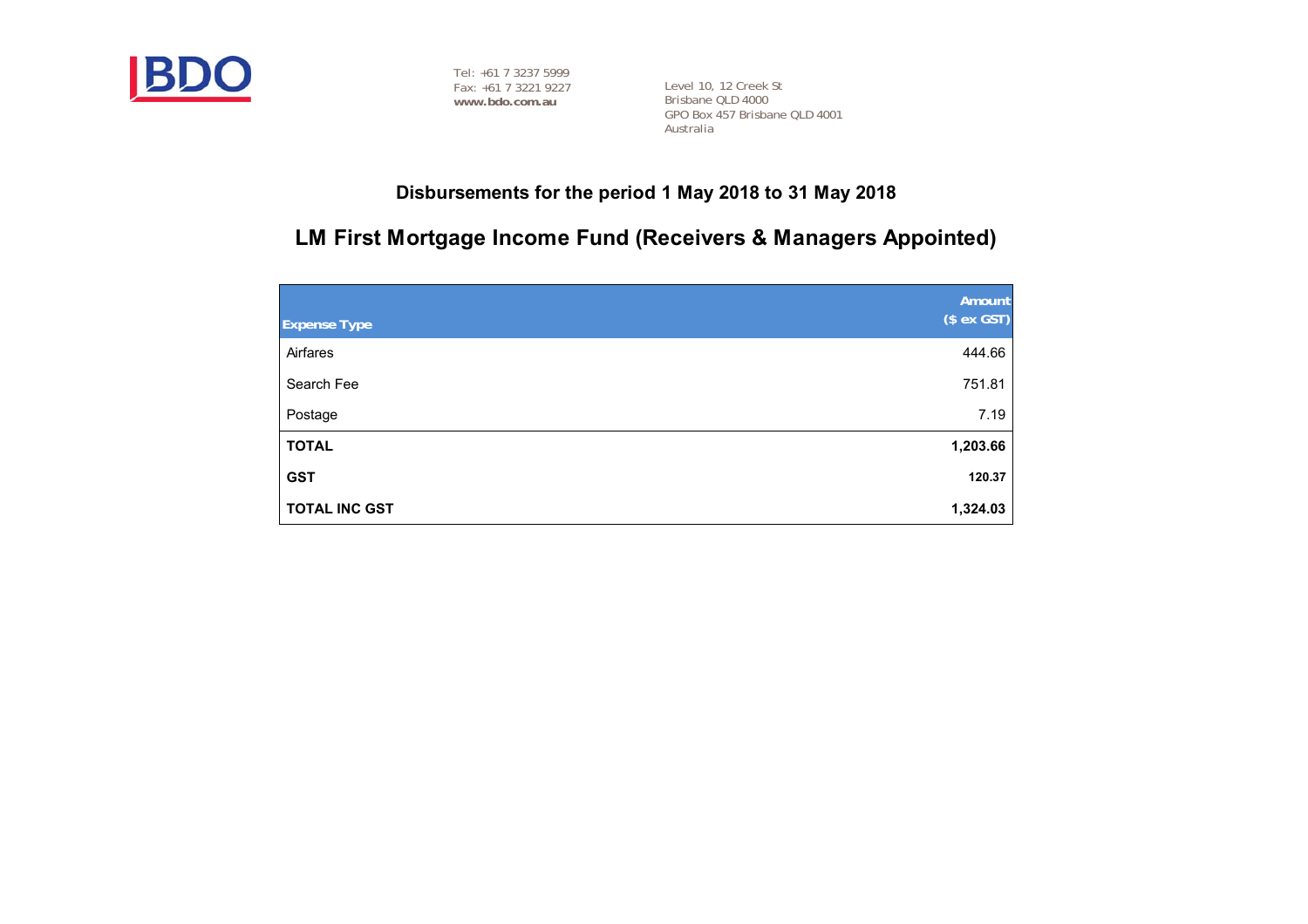

Level 10, 12 Creek St Brisbane QLD 4000 GPO Box 457 Brisbane QLD 4001 Australia

# **REMUNERATION REPORT - Summary of professional fees by category of work for the period 1 May 2018 to 31 May 2018**

**Bridgewater Lake Estate Pty Limited (Controllers Appointed)**

|                      |                       |      |                            | <b>Totals</b> |                 |          | <b>Task Area</b> |          |  |
|----------------------|-----------------------|------|----------------------------|---------------|-----------------|----------|------------------|----------|--|
|                      |                       |      |                            |               | <b>Trade On</b> |          | Administration   |          |  |
| Employee             | <b>Position</b>       | Rate | hrs                        |               | hrs             |          | hrs              |          |  |
| Leisa Rafter         | Partner               | 680  | 0.3                        | 204.00        | 0.3             | 204.00   |                  |          |  |
| David Whyte          | Partner               | 580  | 0.1                        | 58.00         | 0.1             | 58.00    |                  |          |  |
| Samuel Alexander     | Manager               | 450  | 1.1                        | 495.00        | 1.1             | 495.00   |                  |          |  |
| Ainsley Watt         | Senior Accountant I   | 350  | 4.1                        | 1,435.00      | 1.1             | 385.00   | 3.0              | 1,050.00 |  |
| Reuben Tham          | Senior Consultant II  | 280  | 3.9                        | 1,092.00      | 3.9             | 1,092.00 |                  |          |  |
| George Lethbridge    | Undergraduate         | 175  | 4.5                        | 787.50        |                 |          | 4.5              | 787.50   |  |
| Moira Hattingh       | Team Assistant        | 95   | 0.1                        | 9.50          |                 |          | 0.1              | 9.50     |  |
|                      | <b>TOTALS</b><br>14.1 |      |                            |               | 6.5<br>4,081.00 | 2,234.00 | 7.6              | 1,847.00 |  |
| <b>GST</b>           |                       |      |                            |               | 408.10          |          |                  |          |  |
| <b>TOTAL INC GST</b> |                       |      |                            | 4,489.10      |                 |          |                  |          |  |
|                      |                       |      | <b>AVERAGE HOURLY RATE</b> | 289           |                 | 344      |                  | 243      |  |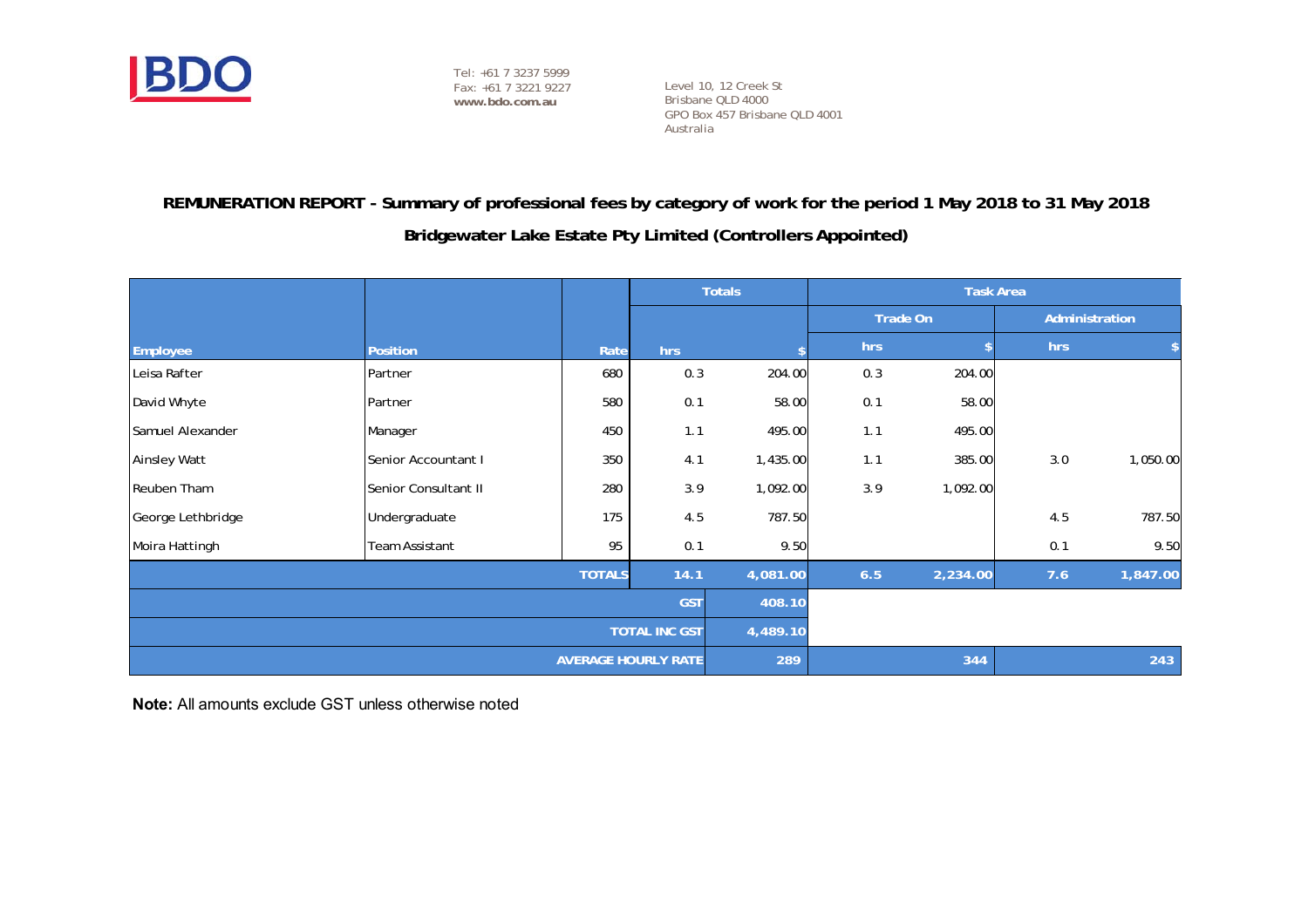

Level 10, 12 Creek St Brisbane QLD 4000 GPO Box 457 Brisbane QLD 4001 Australia

# **REMUNERATION REPORT - Summary of professional fees by category of work for the period 1 May 2018 to 31 May 2018**

# **Cameo Estates Lifestyle Villages (Launceston) Pty Ltd (Controllers Appointed)**

|                     |                                |               | <b>Totals</b>              |        | <b>Task Area</b> |                |  |
|---------------------|--------------------------------|---------------|----------------------------|--------|------------------|----------------|--|
|                     |                                |               |                            |        |                  | Administration |  |
| Employee            | <b>Position</b>                | Rate          | hrs                        |        | hrs              |                |  |
| <b>Ainsley Watt</b> | Senior Accountant I            | 350           | 0.1                        | 35.00  | 0.1              | 35.00          |  |
| George Lethbridge   | Undergraduate                  | 175           | 3.0                        | 525.00 | 3.0              | 525.00         |  |
| Moira Hattingh      | Team Assistant                 | 95            | 0.1                        | 9.50   | 0.1              | 9.50           |  |
|                     |                                | <b>TOTALS</b> | 3.2                        | 569.50 | 3.2              | 569.50         |  |
|                     | <b>GST</b><br>56.95            |               |                            |        |                  |                |  |
|                     | <b>TOTAL INC GST</b><br>626.45 |               |                            |        |                  |                |  |
|                     |                                |               | <b>AVERAGE HOURLY RATE</b> | 178    |                  | 178            |  |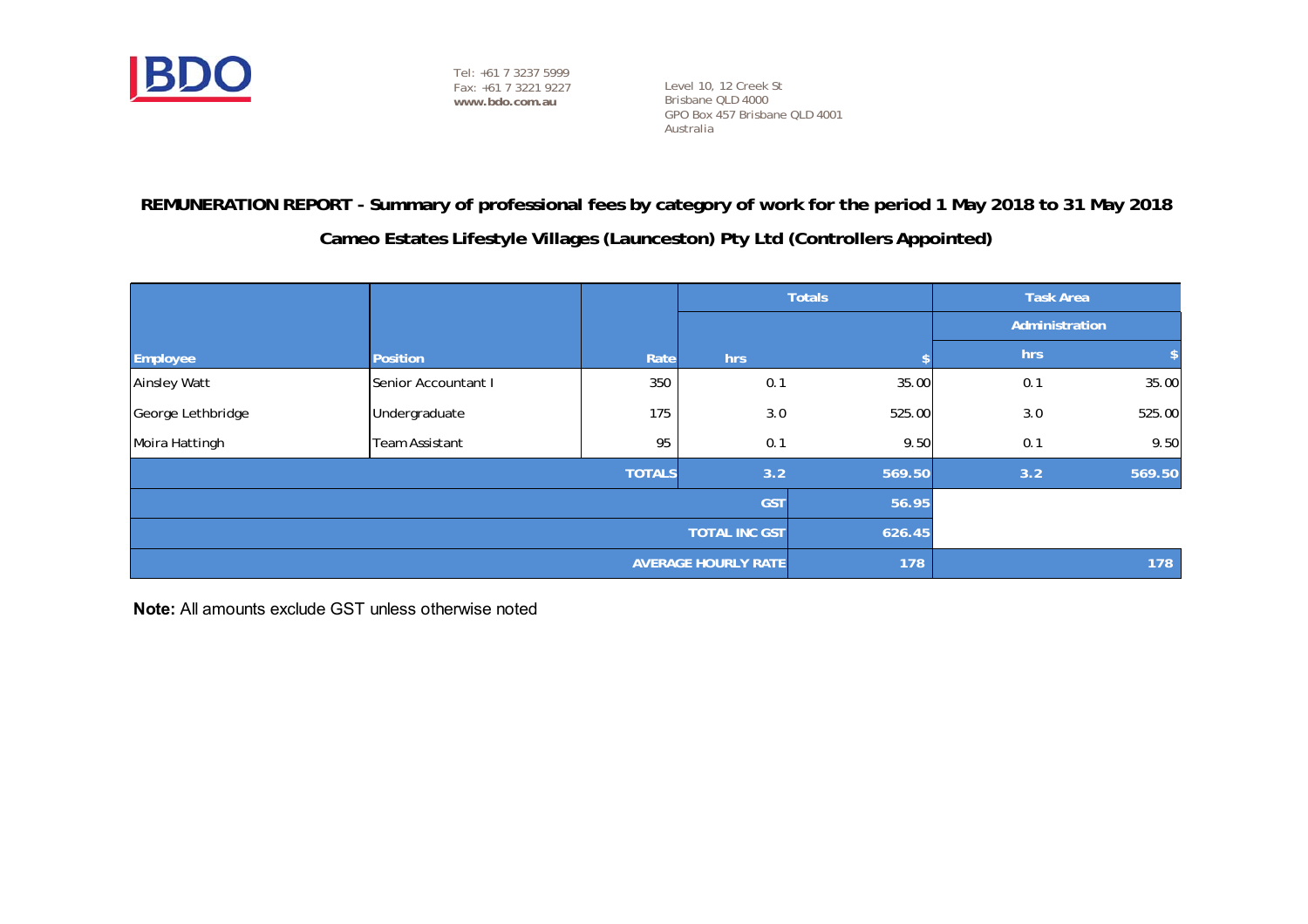

Level 10, 12 Creek St Brisbane QLD 4000 GPO Box 457 Brisbane QLD 4001 Australia

# **REMUNERATION REPORT - Summary of professional fees by category of work for the period 1 May 2018 to 31 May 2018**

**OVST Pty Ltd (Controllers Appointed)**

|                      |                      |               |                            | <b>Totals</b> |     |                 | <b>Task Area</b> |                |
|----------------------|----------------------|---------------|----------------------------|---------------|-----|-----------------|------------------|----------------|
|                      |                      |               |                            |               |     | <b>Trade On</b> |                  | Administration |
| Employee             | <b>Position</b>      | Rate          | hrs                        |               | hrs |                 | hrs              |                |
| Samuel Alexander     | Manager              | 450           | 0.6                        | 270.00        | 0.6 | 270.00          |                  |                |
| <b>Ainsley Watt</b>  | Senior Accountant I  | 350           | 1.2                        | 420.00        |     |                 | 1.2              | 420.00         |
| Reuben Tham          | Senior Consultant II | 280           | 3.1                        | 868.00        | 3.1 | 868.00          |                  |                |
| George Lethbridge    | Undergraduate        | 175           | 3.0                        | 525.00        |     |                 | 3.0              | 525.00         |
| Moira Hattingh       | Team Assistant       | 95            | 0.2                        | 19.00         |     |                 | 0.2              | 19.00          |
|                      |                      | <b>TOTALS</b> | 8.1                        | 2,102.00      | 3.7 | 1,138.00        | 4.4              | 964.00         |
| <b>GST</b>           |                      |               |                            | 210.20        |     |                 |                  |                |
| <b>TOTAL INC GST</b> |                      |               |                            | 2,312.20      |     |                 |                  |                |
|                      |                      |               | <b>AVERAGE HOURLY RATE</b> | 260           |     | 308             |                  | 219            |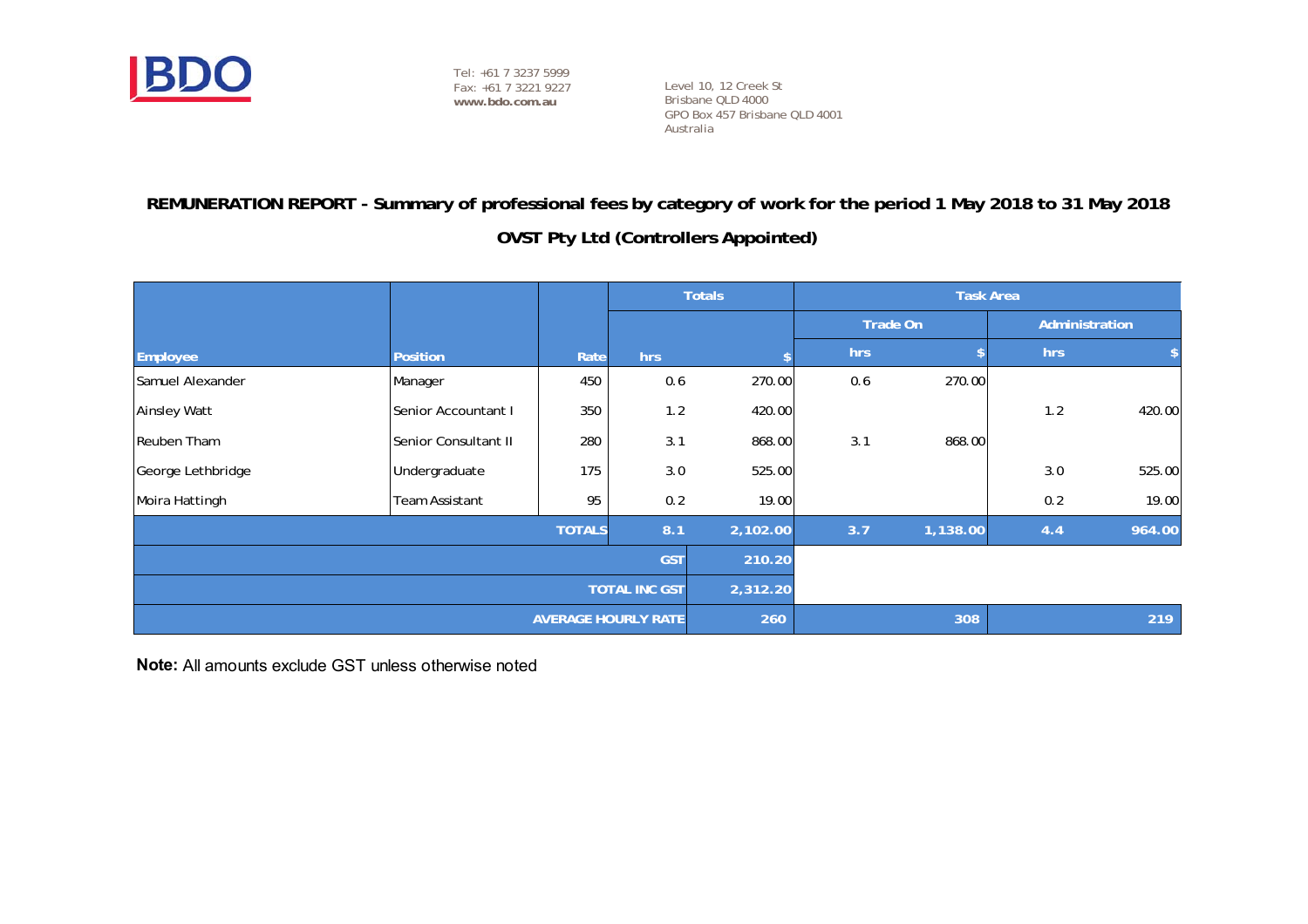

Level 10, 12 Creek St Brisbane QLD 4000 GPO Box 457 Brisbane QLD 4001 Australia

# **REMUNERATION REPORT - Summary of professional fees by category of work for the period 1 May 2018 to 31 May 2018**

# **Redland Bay Leisure Life Pty Ltd (Controllers Appointed)**

|                     |                                   |               | <b>Totals</b> |        | <b>Task Area</b> |                |  |
|---------------------|-----------------------------------|---------------|---------------|--------|------------------|----------------|--|
|                     |                                   |               |               |        |                  | Administration |  |
| Employee            | <b>Position</b>                   | Rate          | hrs           |        | hrs              |                |  |
| <b>Ainsley Watt</b> | Senior Accountant I               | 350           | 0.2           | 70.00  | 0.2              | 70.00          |  |
| George Lethbridge   | Undergraduate                     | 175           | 0.2           | 35.00  | 0.2              | 35.00          |  |
| Moira Hattingh      | <b>Team Assistant</b>             | 95            | 0.3           | 28.50  | 0.3              | 28.50          |  |
|                     |                                   | <b>TOTALS</b> | 0.7           | 133.50 | 0.7              | 133.50         |  |
|                     | 13.35                             |               |               |        |                  |                |  |
|                     | <b>TOTAL INC GST</b><br>146.85    |               |               |        |                  |                |  |
|                     | <b>AVERAGE HOURLY RATE</b><br>191 |               | 191           |        |                  |                |  |